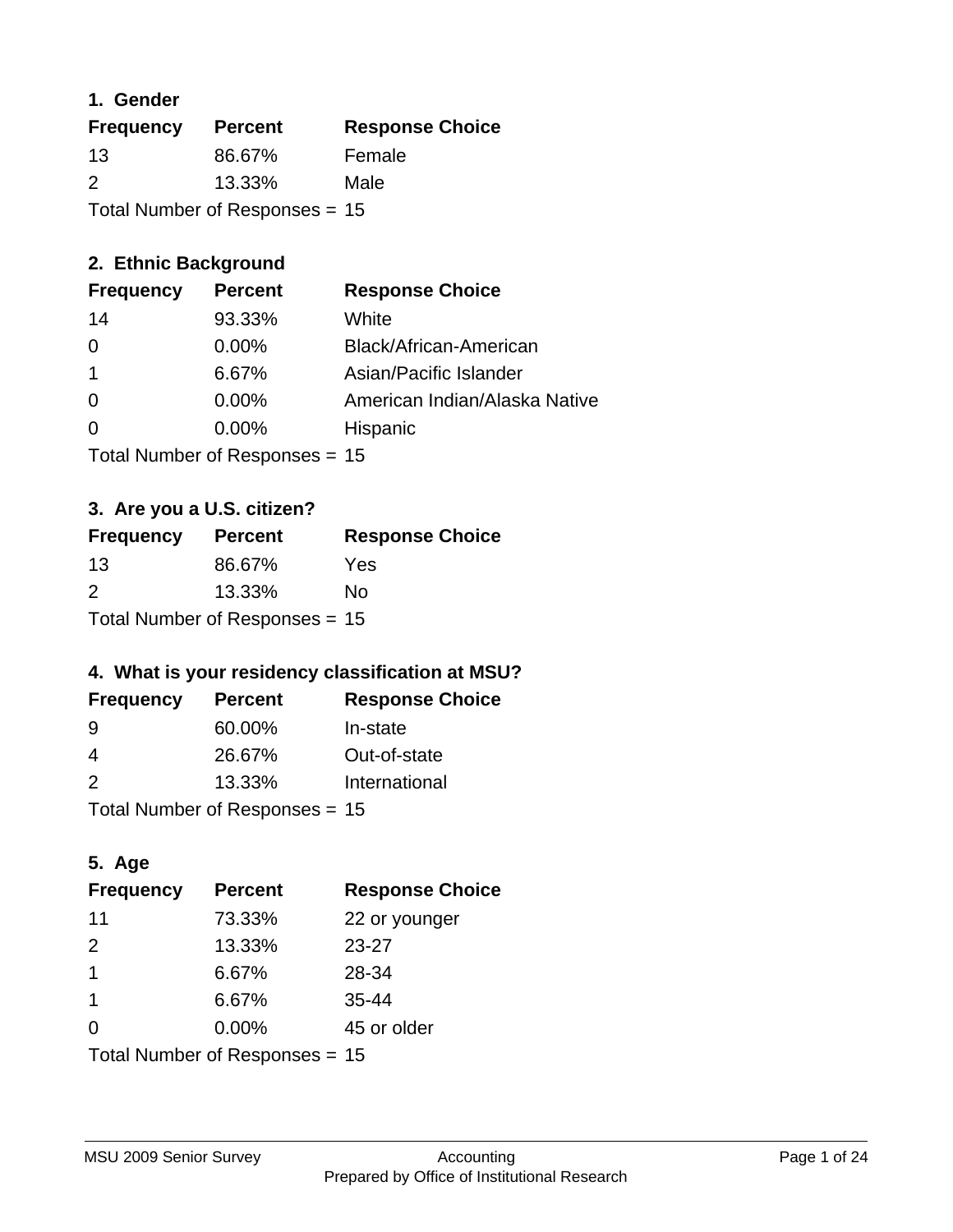**6. Has either of your parents received a bachelor's degree?**

| <b>Frequency</b>                 | <b>Percent</b> | <b>Response Choice</b> |
|----------------------------------|----------------|------------------------|
| 7                                | 46.67%         | Yes                    |
| 8                                | 53.33%         | No                     |
| Total Number of Responses $= 15$ |                |                        |

## **7. Has either of your parents received a degree from Murray State?**

| <b>Frequency</b> | <b>Percent</b> | <b>Response Choice</b> |
|------------------|----------------|------------------------|
| 4                | 26.67%         | Yes                    |
| 11               | 73.33%         | No                     |

Total Number of Responses = 15

## **8. What was your original entry status to MSU?**

| <b>Frequency</b> | <b>Percent</b>            | <b>Response Choice</b>                           |
|------------------|---------------------------|--------------------------------------------------|
| 8                | 53.33%                    | Freshman                                         |
| $\overline{4}$   | 26.67%                    | Transfer from community college/technical school |
| 3                | 20.00%                    | Transfer from 4-yr institution                   |
|                  | Total Number of Despenses |                                                  |

Total Number of Responses = 15

### **9. If transfer student, how many credits were transferred?**

| <b>Frequency</b> | <b>Percent</b> | <b>Response Choice</b> |
|------------------|----------------|------------------------|
| -1               | 11.11%         | 12 or fewer            |
| -4               | 44.44%         | $13 - 30$              |
| -0               | 0.00%          | $31 - 60$              |
|                  | 44.44%         | Over <sub>60</sub>     |
|                  |                |                        |

Total Number of Responses = 9

# **10. If transfer student, approximately what percent of your University Studies (general education) classes did you take at Murray State?**

| <b>Frequency</b>                | <b>Percent</b> | <b>Response Choice</b> |
|---------------------------------|----------------|------------------------|
| 3                               | 37.50%         | Under 25%              |
| $\mathbf 1$                     | 12.50%         | 25-49%                 |
| 2                               | 25.00%         | 50-74%                 |
| 2                               | 25.00%         | 75-100%                |
| Total Number of Responses $= 8$ |                |                        |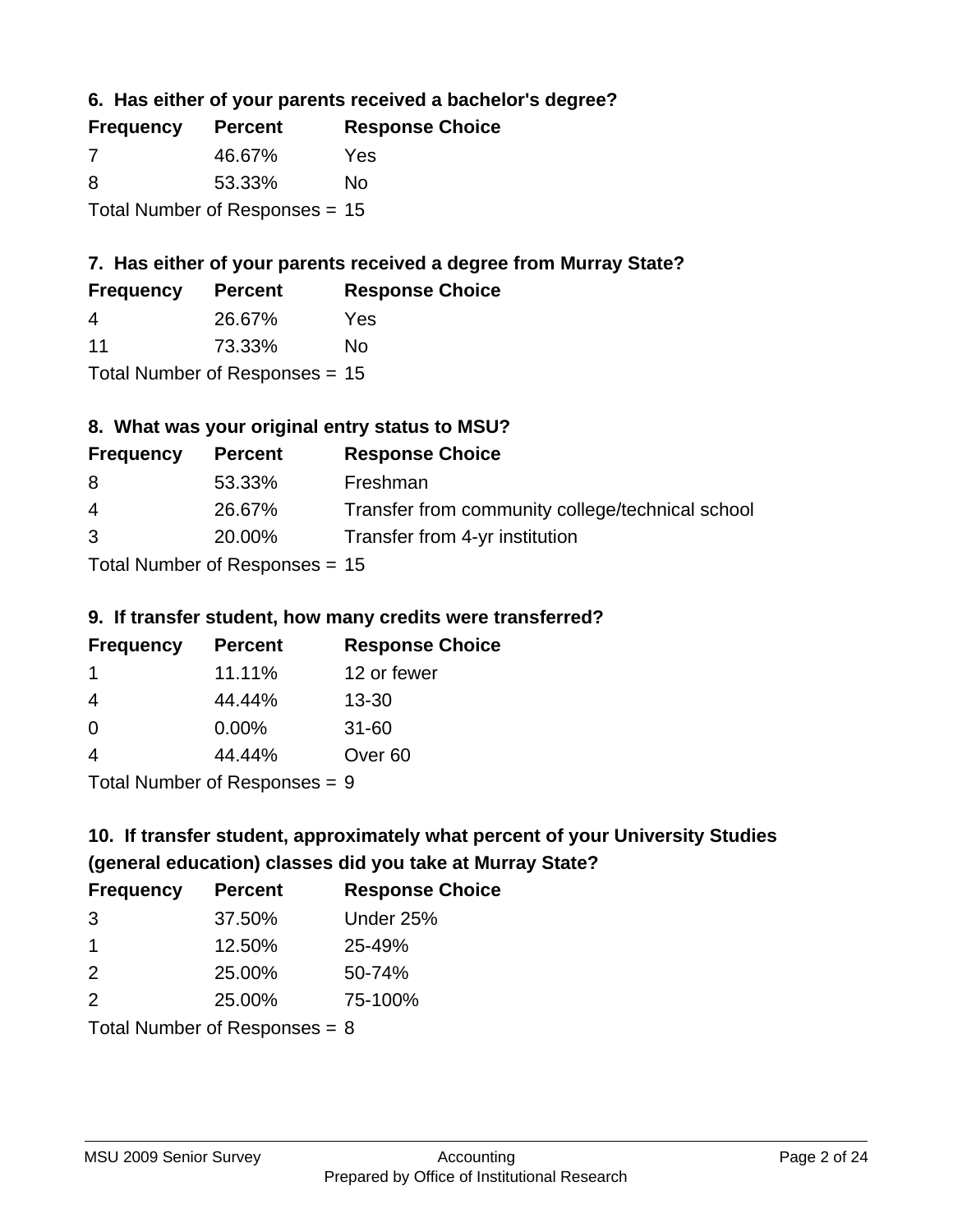#### **11. What has been your attendance status at MSU?**

| <b>Frequency</b>               | <b>Percent</b> | <b>Response Choice</b>     |
|--------------------------------|----------------|----------------------------|
| 15                             | 100.00%        | <b>Primarily full-time</b> |
| 0                              | $0.00\%$       | <b>Primarily part-time</b> |
| Total Number of Responses = 15 |                |                            |

## **12. In which Residential College are you a member?**

| <b>Frequency</b> | <b>Percent</b> | <b>Response Choice</b>            |
|------------------|----------------|-----------------------------------|
| 0                | 0.00%          | Do not know                       |
| 3                | 20.00%         | <b>Clark College</b>              |
| 1                | 6.67%          | <b>Elizabeth College</b>          |
|                  | 6.67%          | <b>Franklin-Springer Colleges</b> |
| 3                | 20.00%         | <b>Hart College</b>               |
| 2                | 13.33%         | <b>Hester College</b>             |
| 3                | 20.00%         | <b>Regents College</b>            |
|                  | 6.67%          | <b>Richmond College</b>           |
|                  | 6.67%          | <b>White College</b>              |
|                  |                |                                   |

Total Number of Responses = 15

## **13. Have you ever received any type of Financial Aid while at MSU? (Scholarships, grants, work-study, etc.)**

| <b>Frequency</b>                 | <b>Percent</b> | <b>Response Choice</b> |
|----------------------------------|----------------|------------------------|
| 12                               | 80.00%         | Yes                    |
| 3                                | 20.00%         | No                     |
| Total Number of Responses = $15$ |                |                        |

## **14. What degree are you seeking at this time?**

| <b>Frequency</b> | <b>Percent</b>                   | <b>Response Choice</b> |
|------------------|----------------------------------|------------------------|
| 0                | $0.00\%$                         | Associate              |
| 15               | 100.00%                          | <b>Baccalaureate</b>   |
|                  | Total Number of Responses $= 15$ |                        |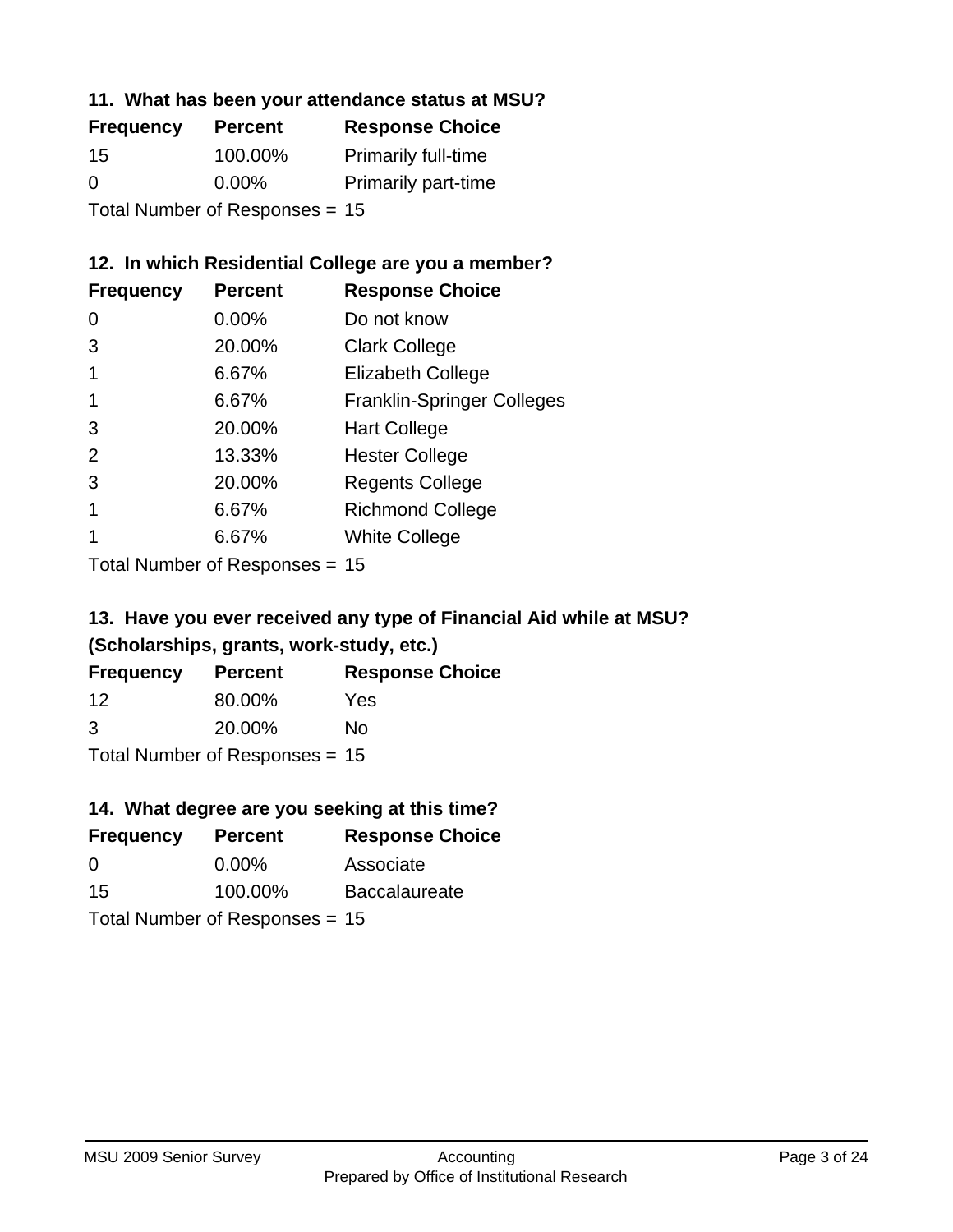**15. How many years will it take you to complete your degree from the point of your initial enrollment in college (including any time at a previous institution)?**

| <b>Frequency</b> | <b>Percent</b> | <b>Response Choice</b> |
|------------------|----------------|------------------------|
| 0                | 0.00%          | Two                    |
| 0                | 0.00%          | <b>Three</b>           |
| 8                | 53.33%         | Four                   |
| 6                | 40.00%         | Five                   |
| 0                | 0.00%          | <b>Six</b>             |
|                  | 6.67%          | More than six          |
|                  |                |                        |

Total Number of Responses = 15

#### **16. In what range does your grade point average fall?**

| <b>Frequency</b> | <b>Percent</b> | <b>Response Choice</b> |
|------------------|----------------|------------------------|
| $\mathcal{P}$    | 13.33%         | $2.00 - 2.50$          |
|                  | 6.67%          | $2.51 - 3.00$          |
| -3               | 20.00%         | $3.01 - 3.50$          |
| 9                | 60.00%         | $3.51 - 4.00$          |
|                  |                |                        |

Total Number of Responses = 15

## **They are used to sort the data, and do not appear in this table Questions 17 and 18 relate to department and program information.**

#### **19. For what purpose did you enroll at MSU?**

| <b>Frequency</b> | <b>Percent</b>                   | <b>Response Choice</b>                    |
|------------------|----------------------------------|-------------------------------------------|
| 0                | $0.00\%$                         | To receive an associate degree            |
| 15               | 100.00%                          | To receive a baccalaureate degree         |
| $\overline{0}$   | $0.00\%$                         | To take a few job related courses         |
| $\Omega$         | 0.00%                            | To transfer to another college/university |
|                  | Total Number of Responses = $15$ |                                           |

# **20. What is the highest degree you eventually hope to receive?**

| <b>Frequency</b> | <b>Percent</b>            | <b>Response Choice</b> |
|------------------|---------------------------|------------------------|
| 0                | $0.00\%$                  | Associate              |
| 4                | 26.67%                    | <b>Baccalaureate</b>   |
| 9                | 60.00%                    | Graduate               |
| 2                | 13.33%                    | Professional           |
|                  | Total Number of Desponses |                        |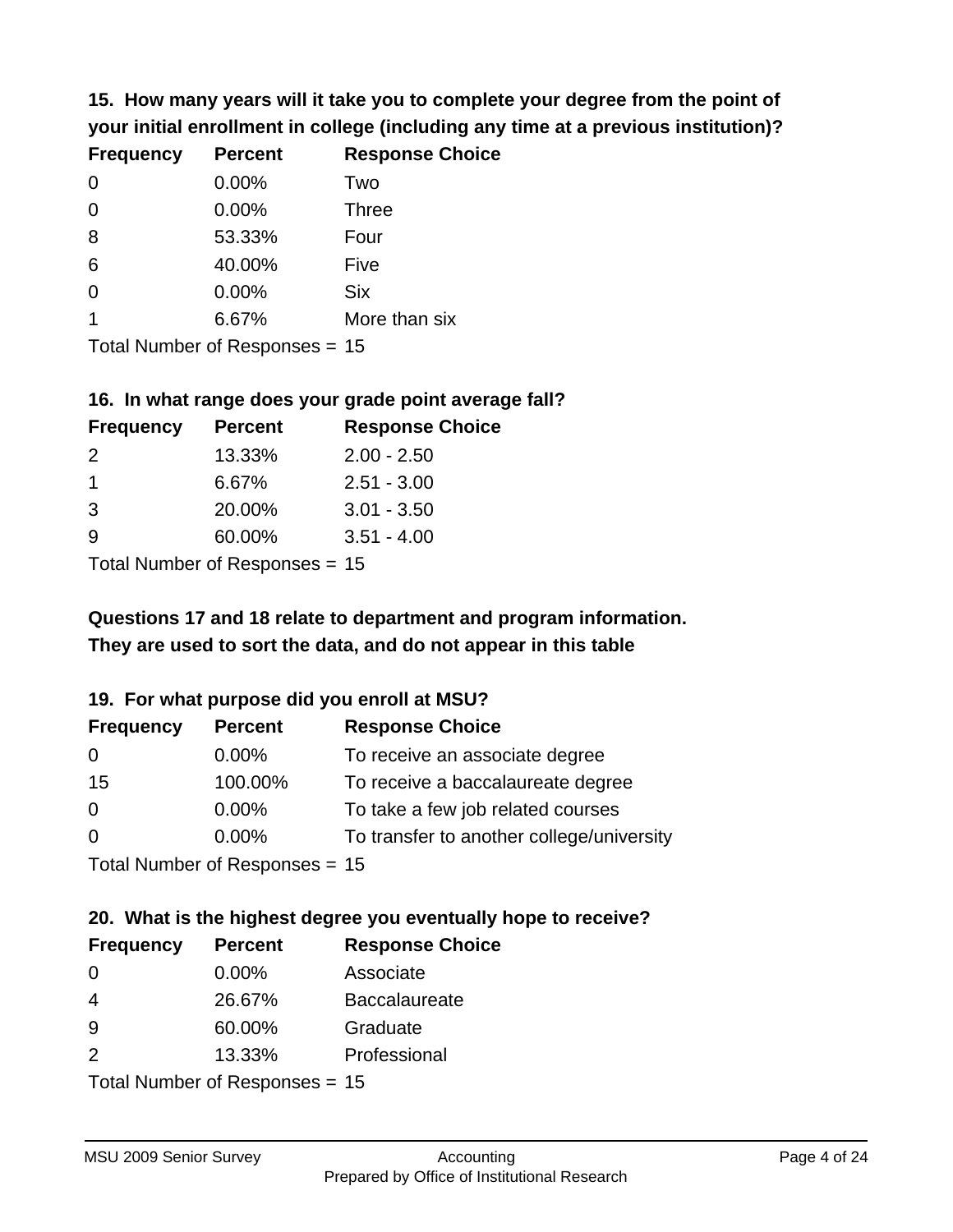#### **21. Which best describes your situation?**

| <b>Frequency</b> | <b>Percent</b> | <b>Response Choice</b>               |
|------------------|----------------|--------------------------------------|
| -9               | 60.00%         | Did not change major/area            |
|                  | 6.67%          | Did not initially declare major/area |
| -5               | 33.33%         | Changed major/area                   |
|                  |                |                                      |

Total Number of Responses = 15

## **22. While school was in session during the past year, how many hours per week, on average, did you work for pay?**

| <b>Frequency</b> | <b>Percent</b> | <b>Response Choice</b> |
|------------------|----------------|------------------------|
| 5                | 33.33%         | Did not work           |
| 2                | 13.33%         | Worked 1-10 hrs        |
| 5                | 33.33%         | Worked 11-20 hrs       |
| $\mathbf 1$      | 6.67%          | Worked 21-30 hrs       |
| $\mathbf 1$      | 6.67%          | Worked 31-40 hrs       |
|                  | 6.67%          | Worked over 40 hrs     |
|                  |                |                        |

Total Number of Responses = 15

#### **23. For the most part, were classes offered at times convenient to you?**

| <b>Frequency</b>                 | <b>Percent</b> | <b>Response Choice</b> |
|----------------------------------|----------------|------------------------|
| -13                              | 86.67%         | Yes                    |
| $\mathcal{P}$                    | 13.33%         | Nο                     |
| Total Number of Responses = $15$ |                |                        |

#### **24. If no, what time would you have preferred?**

| <b>Frequency</b>                | <b>Percent</b> | <b>Response Choice</b> |
|---------------------------------|----------------|------------------------|
| 2                               | 40.00%         | Late afternoon         |
| $\overline{1}$                  | 20.00%         | Evening                |
| 0                               | $0.00\%$       | Weekend                |
| 2                               | 40.00%         | During the day         |
| Total Number of Responses $= 5$ |                |                        |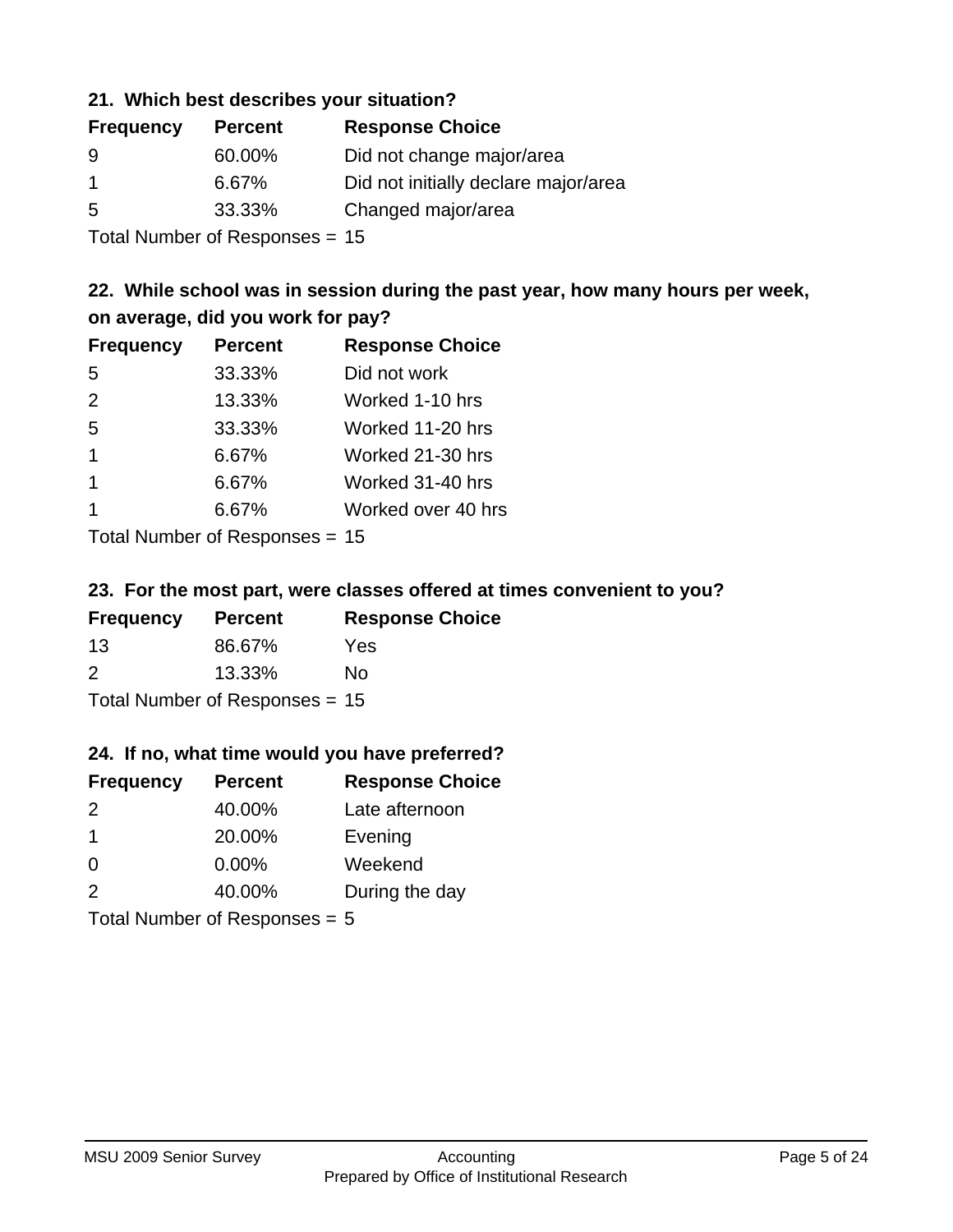# **25. Which best describes the location where you completed the majority of your**

| <b>Frequency</b> | <b>Percent</b>             | <b>Response Choice</b> |
|------------------|----------------------------|------------------------|
| 14               | 93.33%                     | <b>Murray</b>          |
| $\Omega$         | 0.00%                      | Paducah                |
| $\Omega$         | 0.00%                      | Ft. Campbell           |
| $\Omega$         | 0.00%                      | Madisonville           |
| 0                | 0.00%                      | Hopkinsville           |
| 0                | 0.00%                      | Henderson              |
| 0                | 0.00%                      | On the Internet        |
| 1                | 6.67%                      | Other                  |
|                  | Total Number of Deepersoon |                        |

Total Number of Responses = 15

**coursework?**

## **26. Did you take any online courses while at Murray State?**

| <b>Frequency</b> | <b>Percent</b>                   | <b>Response Choice</b> |
|------------------|----------------------------------|------------------------|
| -8               | 53.33%                           | Yes                    |
| -7               | 46.67%                           | Nο                     |
|                  | Total Number of Responses = $15$ |                        |

## **27. Did it take you an extra semester or more to complete degree requirements at Murray State?**

| <b>Frequency</b> | <b>Percent</b>                   | <b>Response Choice</b> |
|------------------|----------------------------------|------------------------|
| 9                | 60.00%                           | Yes                    |
| 6                | 40.00%                           | No                     |
|                  | Total Number of Responses = $15$ |                        |

**28. If yes, why did it take you an extra semester or more?**

| <b>Frequency</b>                | <b>Percent</b> | <b>Response Choice</b>                                       |  |
|---------------------------------|----------------|--------------------------------------------------------------|--|
| $\overline{0}$                  | $0.00\%$       | Work obligation limited my enrollment.                       |  |
| $\overline{0}$                  | $0.00\%$       | Family obligations limited my enrollment.                    |  |
| $\mathbf 0$                     | $0.00\%$       | Tuition and other costs of attendance limited my enrollment. |  |
| 2                               | 25.00%         | A decision to change majors added to my requirements.        |  |
| $\mathbf 0$                     | $0.00\%$       | A required course or courses were not offered.               |  |
| $\overline{1}$                  | 12.50%         | Credits were lost transferring to Murray State.              |  |
| 5                               | 62.50%         | Other                                                        |  |
| Total Number of Responses = $8$ |                |                                                              |  |

MSU 2009 Senior Survey **Accounting**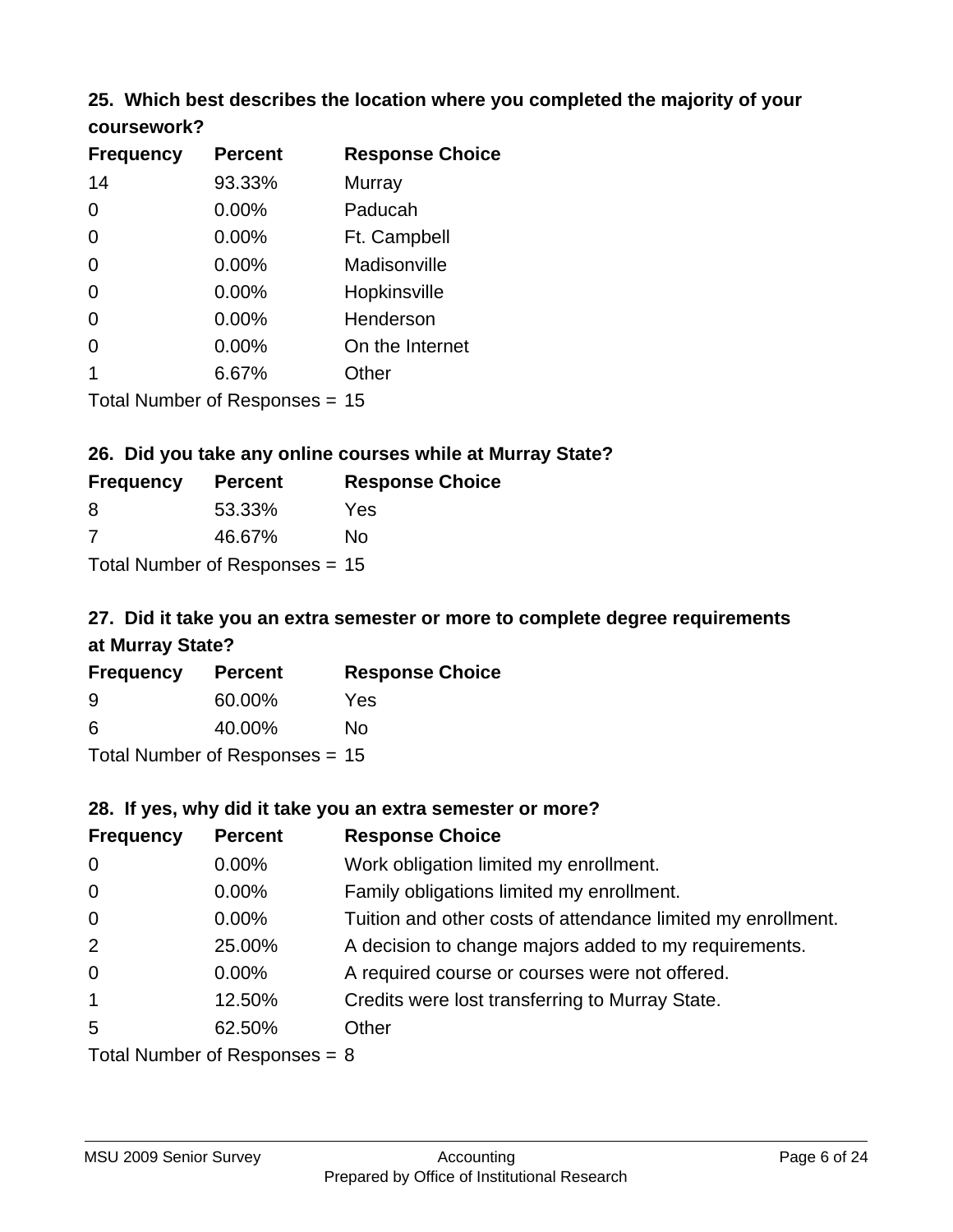## **29. Did you have trouble getting any course(s) you needed while at Murray State?**

| <b>Frequency</b> | <b>Percent</b>                   | <b>Response Choice</b> |
|------------------|----------------------------------|------------------------|
| -5               | 33.33%                           | Yes                    |
| 10               | 66.67%                           | Nο                     |
|                  | Total Number of Responses $= 15$ |                        |

### **30. If yes, why did you have trouble getting the course?**

| <b>Frequency</b> | <b>Percent</b> | <b>Response Choice</b>                                |
|------------------|----------------|-------------------------------------------------------|
| 2                | 40.00%         | Not offered the semester I needed it.                 |
| $\mathbf{1}$     | 20.00%         | Not offered at hours convenient to my work schedule.  |
| 2                | 40.00%         | Not offered at hours suitable for my school schedule. |
| $\overline{0}$   | $0.00\%$       | All course sections were closed.                      |
| $\overline{0}$   | $0.00\%$       | I was unaware of the prerequisites for the course.    |
|                  |                |                                                       |

Total Number of Responses = 5

## **31. Which statement best describes your experience with off-campus coop/internship?**

| <b>Frequency</b> | <b>Percent</b> | <b>Response Choice</b>             |
|------------------|----------------|------------------------------------|
| 9                | 60.00%         | Cannot judge, I did not have one.  |
| 6                | 40.00%         | My experience was very valuable.   |
| $\Omega$         | $0.00\%$       | My experience was valuable.        |
| $\overline{0}$   | 0.00%          | My experience was of little value. |
| $\Omega$         | $0.00\%$       | My experience was of no value.     |
|                  |                |                                    |

Total Number of Responses = 15

# **32. Which statement best describes your experience with on-campus faculty-directed research, scholarly, or creative project?**

| <b>Frequency</b> | <b>Percent</b>             | <b>Response Choice</b>             |
|------------------|----------------------------|------------------------------------|
| 11               | 73.33%                     | Cannot judge; I did not have one.  |
| 3                | 20.00%                     | My experience was very valuable.   |
| $\overline{1}$   | 6.67%                      | My experience was valuable.        |
| $\Omega$         | 0.00%                      | My experience was of little value. |
| $\Omega$         | 0.00%                      | My experience was of no value.     |
|                  | Tatal Number of Desperance |                                    |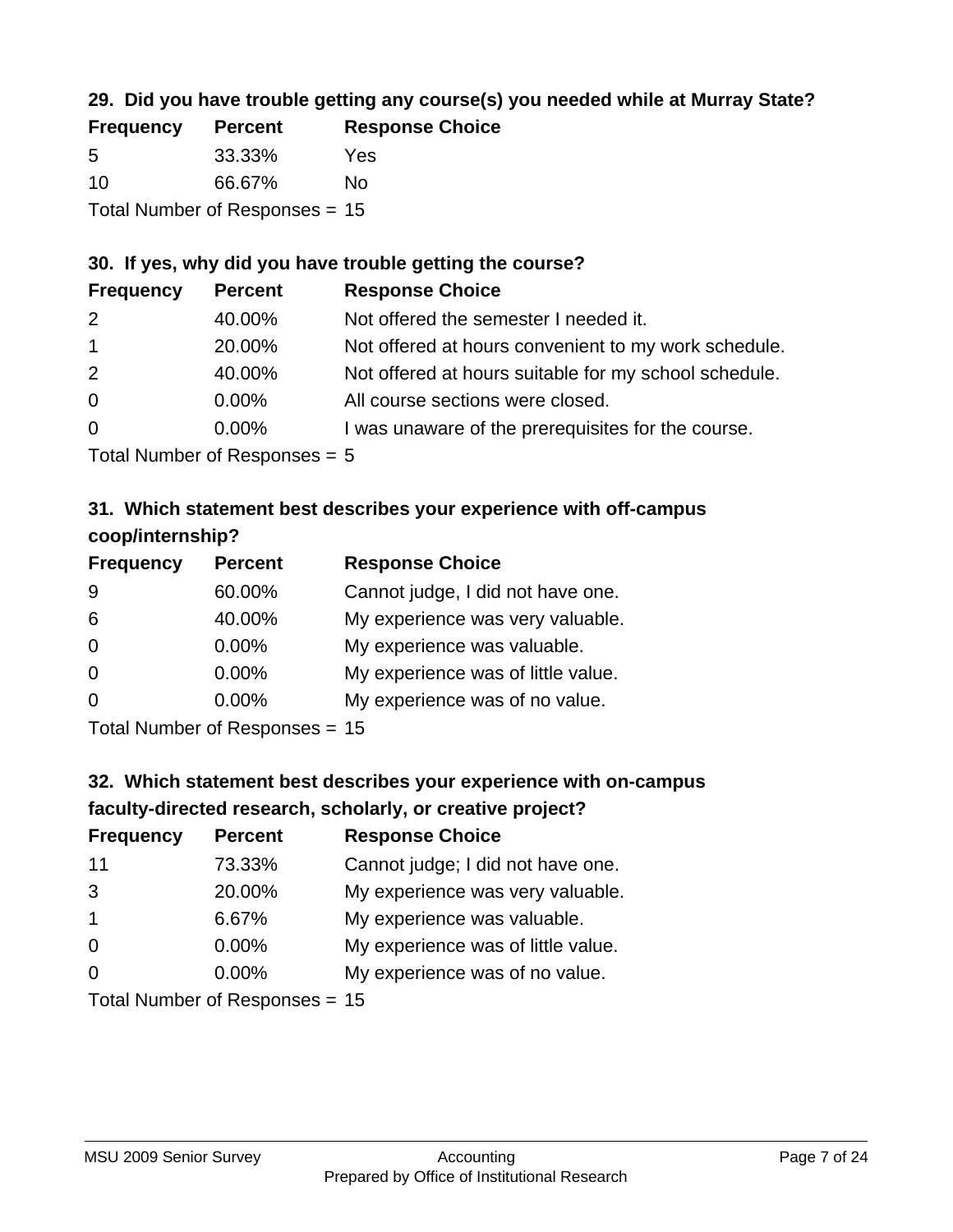#### **33. Which statement best describes your experience with academic advising in your major/area?**

| $ ,$ , $-$       |                |                                                       |
|------------------|----------------|-------------------------------------------------------|
| <b>Frequency</b> | <b>Percent</b> | <b>Response Choice</b>                                |
| $\overline{1}$   | 6.67%          | Cannot judge; I did not make use of the opportunity.  |
| 11               | 73.33%         | I was satisfied with information my adviser provided. |
| 3                | 20.00%         | Advice was inaccurate, incomplete, or misleading.     |
| $\overline{0}$   | $0.00\%$       | My adviser was not available.                         |
|                  |                |                                                       |

Total Number of Responses = 15

## **For questions 34-48, indicate the extent to which you were satisfied.**

| 34. Class size relative to type of course |  |  |  |  |  |  |  |  |
|-------------------------------------------|--|--|--|--|--|--|--|--|
|-------------------------------------------|--|--|--|--|--|--|--|--|

| <b>Frequency</b>               | <b>Percent</b> | <b>Response Choice</b> |  |
|--------------------------------|----------------|------------------------|--|
| 10                             | 66.67%         | Very satisfied         |  |
| -5                             | 33.33%         | Satisfied              |  |
| $\Omega$                       | $0.00\%$       | <b>Dissatisfied</b>    |  |
| $\Omega$                       | $0.00\%$       | Very dissatisfied      |  |
| Total Number of Responses - 15 |                |                        |  |

Total Number of Responses = 15

### **35. Out-of-class availability of faculty**

| <b>Frequency</b> | <b>Percent</b>           | <b>Response Choice</b> |
|------------------|--------------------------|------------------------|
| 6                | 40.00%                   | Very satisfied         |
| 9                | 60.00%                   | Satisfied              |
| $\Omega$         | $0.00\%$                 | <b>Dissatisfied</b>    |
| $\Omega$         | $0.00\%$                 | Very dissatisfied      |
|                  | Total Number of DoEROR 0 |                        |

Total Number of Responses = 15

## **36. Effectiveness of your high school preparation for college work**

| <b>Frequency</b> | <b>Percent</b>                 | <b>Response Choice</b> |
|------------------|--------------------------------|------------------------|
| 7                | 46.67%                         | Very satisfied         |
| 5                | 33.33%                         | Satisfied              |
| 3                | 20.00%                         | <b>Dissatisfied</b>    |
| $\Omega$         | $0.00\%$                       | Very dissatisfied      |
|                  | Total Number of Responses = 15 |                        |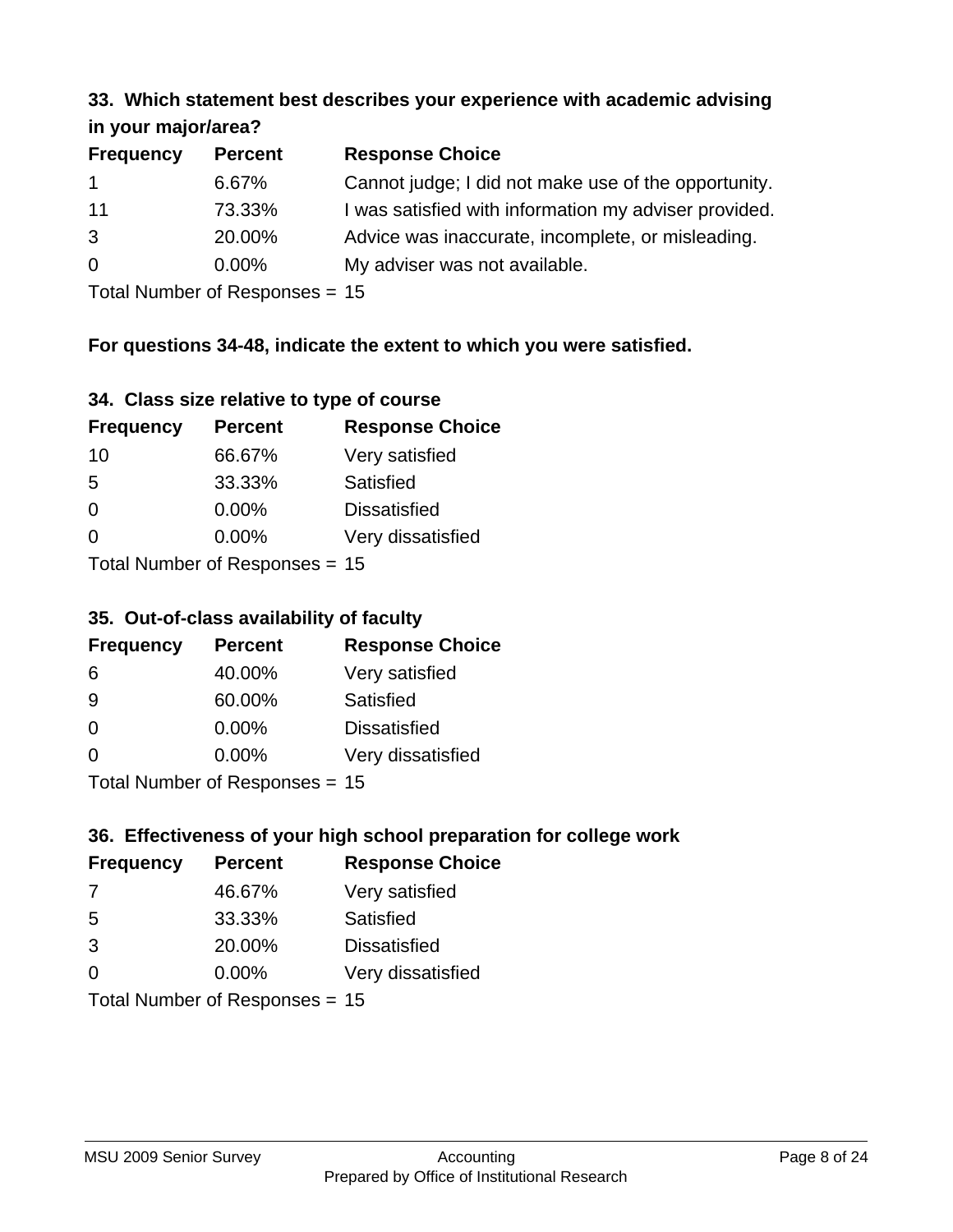## **37. Fairness of faculty in their treatment of individual students**

| <b>Frequency</b> | <b>Percent</b> | <b>Response Choice</b> |
|------------------|----------------|------------------------|
| 4                | 26.67%         | Very satisfied         |
| 10               | 66.67%         | Satisfied              |
|                  | 6.67%          | <b>Dissatisfied</b>    |
| $\Omega$         | 0.00%          | Very dissatisfied      |
|                  |                |                        |

Total Number of Responses = 15

#### **38. Overall quality of instruction at Murray State**

| <b>Frequency</b> | <b>Percent</b>               | <b>Response Choice</b> |
|------------------|------------------------------|------------------------|
| 4                | 26.67%                       | Very satisfied         |
| 11               | 73.33%                       | Satisfied              |
| $\Omega$         | 0.00%                        | <b>Dissatisfied</b>    |
| $\Omega$         | 0.00%                        | Very dissatisfied      |
|                  | The HI all and December 1999 |                        |

Total Number of Responses = 15

## **39. Quality of instruction in University Studies (General Education) courses**

| <b>Frequency</b> | <b>Percent</b>            | <b>Response Choice</b> |
|------------------|---------------------------|------------------------|
| 3                | 20.00%                    | Very satisfied         |
| 11               | 73.33%                    | Satisfied              |
| -1               | 6.67%                     | <b>Dissatisfied</b>    |
| $\Omega$         | 0.00%                     | Very dissatisfied      |
|                  | Total Number of Deepensee |                        |

Total Number of Responses = 15

## **40. Quality of instruction in your major**

| <b>Frequency</b> | <b>Percent</b>            | <b>Response Choice</b> |
|------------------|---------------------------|------------------------|
| 10               | 66.67%                    | Very satisfied         |
| 5                | 33.33%                    | Satisfied              |
| $\Omega$         | 0.00%                     | <b>Dissatisfied</b>    |
| $\Omega$         | 0.00%                     | Very dissatisfied      |
|                  | Total Number of Desponses |                        |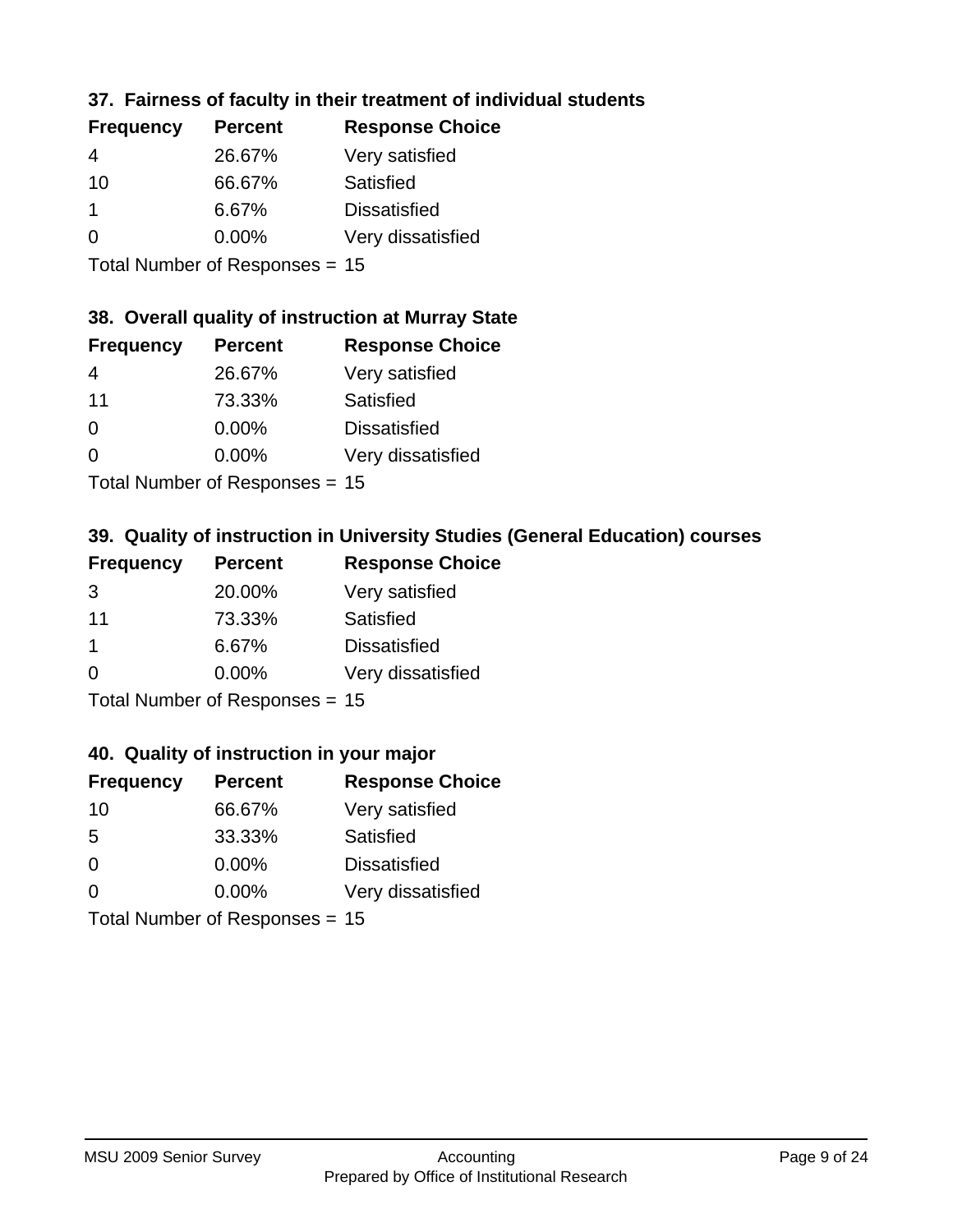## **41. Clarity of program objectives in your major**

| <b>Frequency</b> | <b>Percent</b> | <b>Response Choice</b> |
|------------------|----------------|------------------------|
| 6                | 40.00%         | Very satisfied         |
| 9                | 60.00%         | Satisfied              |
| 0                | $0.00\%$       | <b>Dissatisfied</b>    |
| ∩                | $0.00\%$       | Very dissatisfied      |
|                  |                |                        |

Total Number of Responses = 15

#### **42. Intellectual challenge of the academic program**

| <b>Frequency</b> | <b>Percent</b> | <b>Response Choice</b> |
|------------------|----------------|------------------------|
| 8                | 53.33%         | Very satisfied         |
| 7                | 46.67%         | Satisfied              |
| $\Omega$         | 0.00%          | <b>Dissatisfied</b>    |
| $\Omega$         | 0.00%          | Very dissatisfied      |
|                  |                |                        |

Total Number of Responses = 15

## **43. Encouragement and information from your major department for employment after graduation**

| <b>Frequency</b> | <b>Percent</b>                | <b>Response Choice</b> |
|------------------|-------------------------------|------------------------|
| 12               | 80.00%                        | Very satisfied         |
| 3                | 20.00%                        | Satisfied              |
| 0                | 0.00%                         | <b>Dissatisfied</b>    |
| $\Omega$         | 0.00%                         | Very dissatisfied      |
|                  | $T$ and Number of Description |                        |

Total Number of Responses = 15

# **44. Availability of opportunities to engage in a faculty-mentored research,**

## **scholarly, or creative project in your area of study/interest**

| <b>Frequency</b> | <b>Percent</b> | <b>Response Choice</b> |
|------------------|----------------|------------------------|
| 3                | 20.00%         | Very satisfied         |
| 9                | 60.00%         | Satisfied              |
| 3                | 20.00%         | <b>Dissatisfied</b>    |
| $\Omega$         | 0.00%          | Very dissatisfied      |
|                  |                |                        |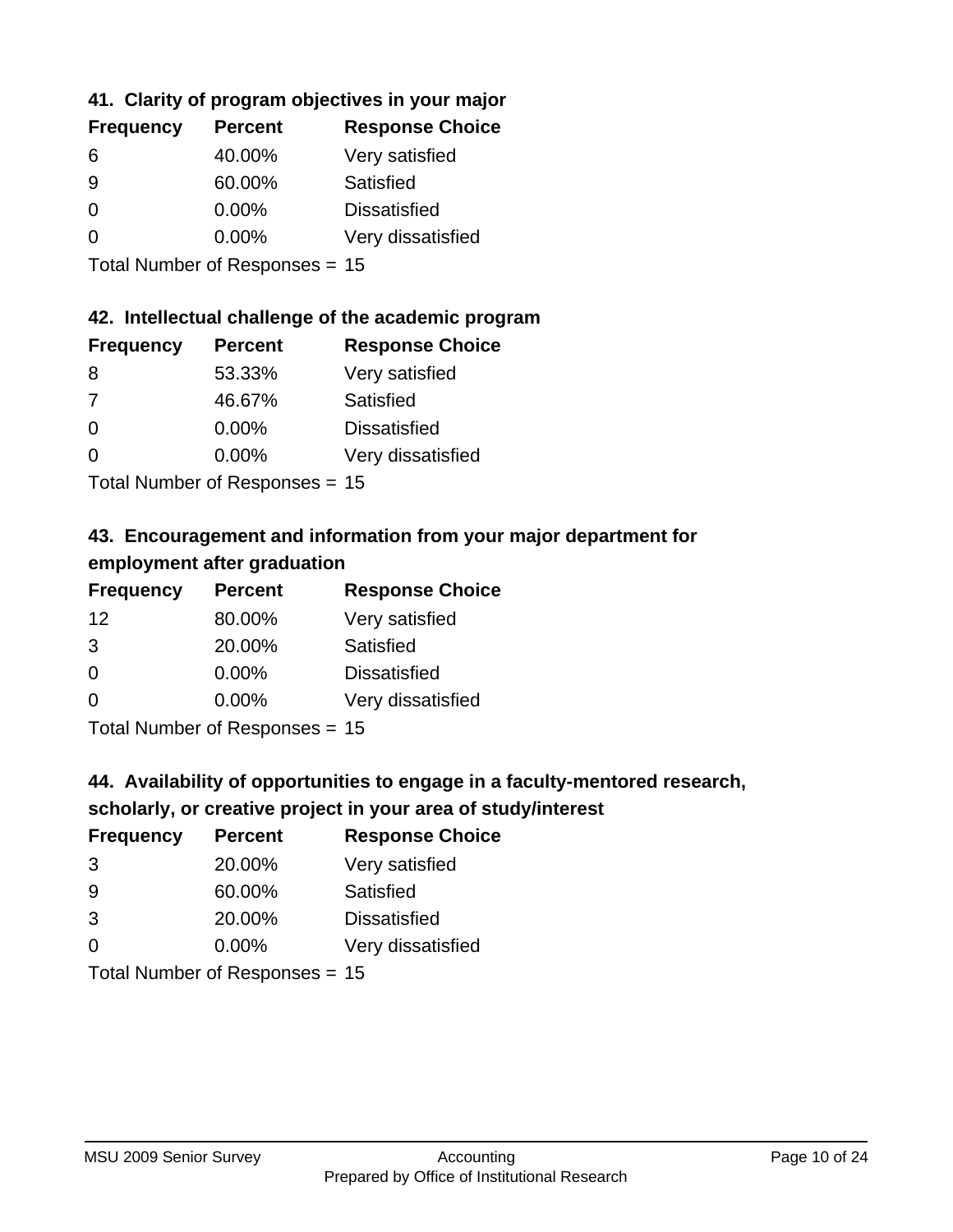#### **45. Library hours**

| <b>Frequency</b> | <b>Percent</b> | <b>Response Choice</b> |
|------------------|----------------|------------------------|
| 3                | 20.00%         | Very satisfied         |
| 9                | 60.00%         | Satisfied              |
| 3                | 20.00%         | <b>Dissatisfied</b>    |
| 0                | 0.00%          | Very dissatisfied      |
|                  |                |                        |

Total Number of Responses = 15

## **46. Effectiveness of library personnel in meeting your information needs**

| <b>Frequency</b> | <b>Percent</b> | <b>Response Choice</b> |
|------------------|----------------|------------------------|
| $\mathcal{P}$    | 13.33%         | Very satisfied         |
| 12               | 80.00%         | Satisfied              |
|                  | 6.67%          | <b>Dissatisfied</b>    |
| $\Omega$         | 0.00%          | Very dissatisfied      |
|                  |                |                        |

Total Number of Responses = 15

## **47. Access to library resources on hand**

| <b>Frequency</b> | <b>Percent</b>                 | <b>Response Choice</b> |
|------------------|--------------------------------|------------------------|
| $\mathcal{P}$    | 13.33%                         | Very satisfied         |
| 10               | 66.67%                         | Satisfied              |
| 3                | 20.00%                         | <b>Dissatisfied</b>    |
| $\Omega$         | $0.00\%$                       | Very dissatisfied      |
|                  | Total Number of Responses = 15 |                        |

## **48. Electronic access to library resources**

| <b>Frequency</b> | <b>Percent</b>                 | <b>Response Choice</b> |
|------------------|--------------------------------|------------------------|
| 4                | 26.67%                         | Very satisfied         |
| 8                | 53.33%                         | Satisfied              |
| 3                | 20.00%                         | <b>Dissatisfied</b>    |
| $\Omega$         | $0.00\%$                       | Very dissatisfied      |
|                  | Total Number of Responses = 15 |                        |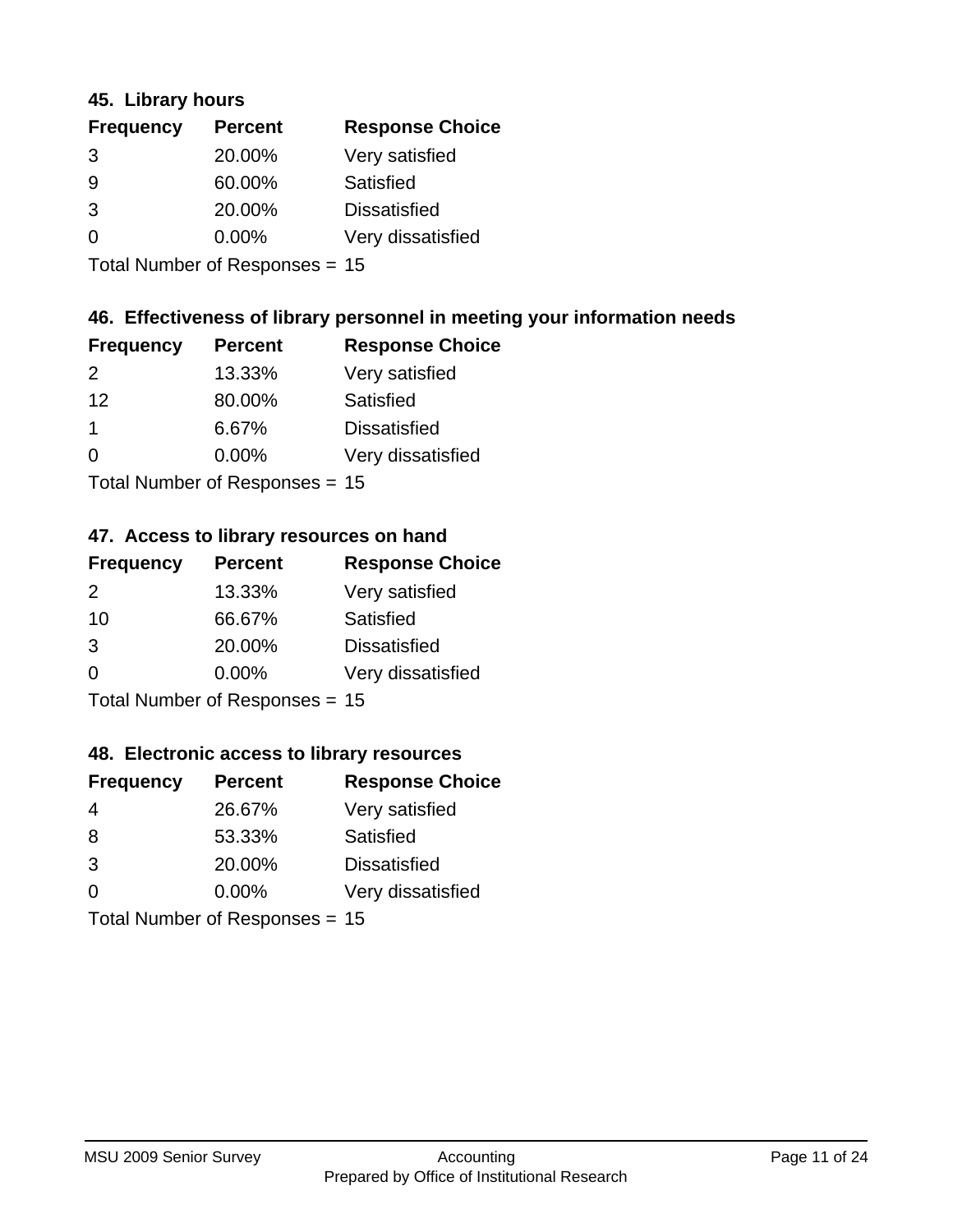**was in helping you achieve these goals. For questions 49-55, please indicate how effective University Studies at MSU** 

## **49. Writing Skills**

| <b>Frequency</b> | <b>Percent</b>                 | <b>Response Choice</b> |
|------------------|--------------------------------|------------------------|
| 1                | 6.67%                          | Very effective         |
| 13               | 86.67%                         | Effective              |
| $\mathbf 1$      | 6.67%                          | Ineffective            |
| $\Omega$         | $0.00\%$                       | Very ineffective       |
|                  | Total Number of Responses = 15 |                        |

#### **50. Speaking Skills**

| <b>Frequency</b> | <b>Percent</b>                 | <b>Response Choice</b> |
|------------------|--------------------------------|------------------------|
| 4                | 26.67%                         | Very effective         |
| 9                | 60.00%                         | Effective              |
| 2                | 13.33%                         | Ineffective            |
| $\Omega$         | 0.00%                          | Very ineffective       |
|                  | Total Number of Recnonces - 15 |                        |

Total Number of Responses = 15

#### **51. Critical Thinking Skills**

| <b>Frequency</b> | <b>Percent</b>            | <b>Response Choice</b> |
|------------------|---------------------------|------------------------|
| 3                | 20.00%                    | Very effective         |
| 12               | 80.00%                    | Effective              |
| $\Omega$         | 0.00%                     | Ineffective            |
| $\Omega$         | 0.00%                     | Very ineffective       |
|                  | Total Number of DoEROR 0. |                        |

Total Number of Responses = 15

## **52. Computer Technology**

| <b>Frequency</b> | <b>Percent</b>                 | <b>Response Choice</b> |
|------------------|--------------------------------|------------------------|
| 4                | 26.67%                         | Very effective         |
| 9                | 60.00%                         | Effective              |
| 2                | 13.33%                         | Ineffective            |
| $\Omega$         | 0.00%                          | Very ineffective       |
|                  | Total Number of Responses = 15 |                        |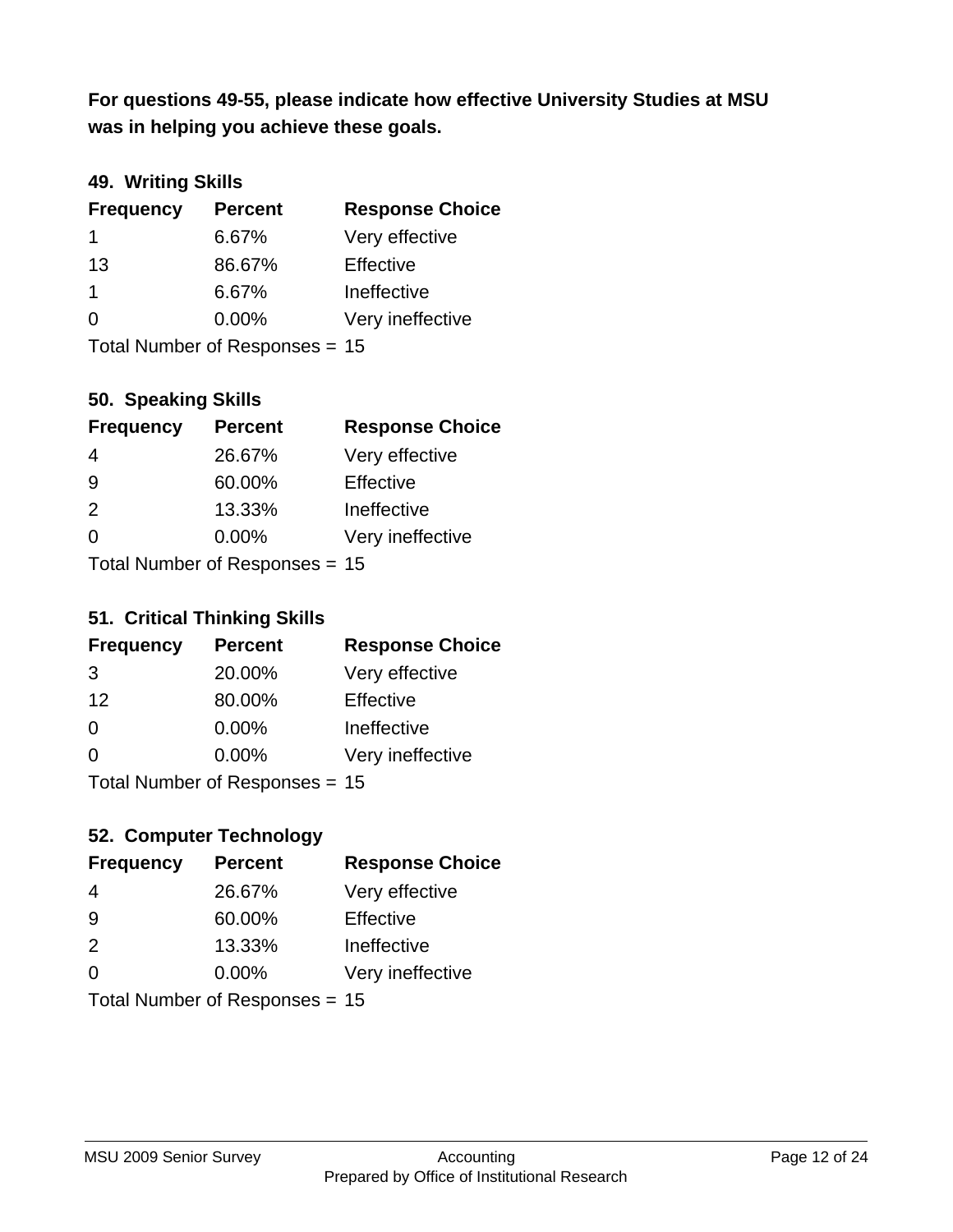## **53. General Knowledge in the liberal arts and sciences**

| <b>Frequency</b> | <b>Percent</b> | <b>Response Choice</b> |
|------------------|----------------|------------------------|
| -1               | 6.67%          | Very effective         |
| 11               | 73.33%         | Effective              |
| $\mathcal{P}$    | 13.33%         | Ineffective            |
|                  | 6.67%          | Very ineffective       |
|                  |                |                        |

Total Number of Responses = 15

## **54. International Perspectives**

| <b>Frequency</b> | <b>Percent</b>             | <b>Response Choice</b> |
|------------------|----------------------------|------------------------|
| -1               | 6.67%                      | Very effective         |
| 8                | 53.33%                     | Effective              |
| 6                | 40.00%                     | Ineffective            |
| $\Omega$         | 0.00%                      | Very ineffective       |
|                  | Tatal Manakan af Dagmanage |                        |

Total Number of Responses = 15

## **55. Stimulation of interest in areas outside your chosen field of study**

| <b>Frequency</b> | <b>Percent</b>                 | <b>Response Choice</b> |
|------------------|--------------------------------|------------------------|
| $\mathbf 1$      | 6.67%                          | Very effective         |
| 11               | 73.33%                         | Effective              |
| 2                | 13.33%                         | Ineffective            |
| $\overline{1}$   | 6.67%                          | Very ineffective       |
|                  | Total Number of Responses = 15 |                        |

## **For questions 56-83, please indicate how satisfactorily the following met your needs**

#### **56. African-American Student Services**

| <b>Frequency</b> | <b>Percent</b>                 | <b>Response Choice</b> |
|------------------|--------------------------------|------------------------|
| 15               | 100.00%                        | Did not use            |
| $\Omega$         | 0.00%                          | Very satisfied         |
| $\Omega$         | 0.00%                          | Satisfied              |
| $\Omega$         | $0.00\%$                       | <b>Dissatisfied</b>    |
| $\Omega$         | 0.00%                          | Very dissatisfied      |
|                  | Total Number of Responses = 15 |                        |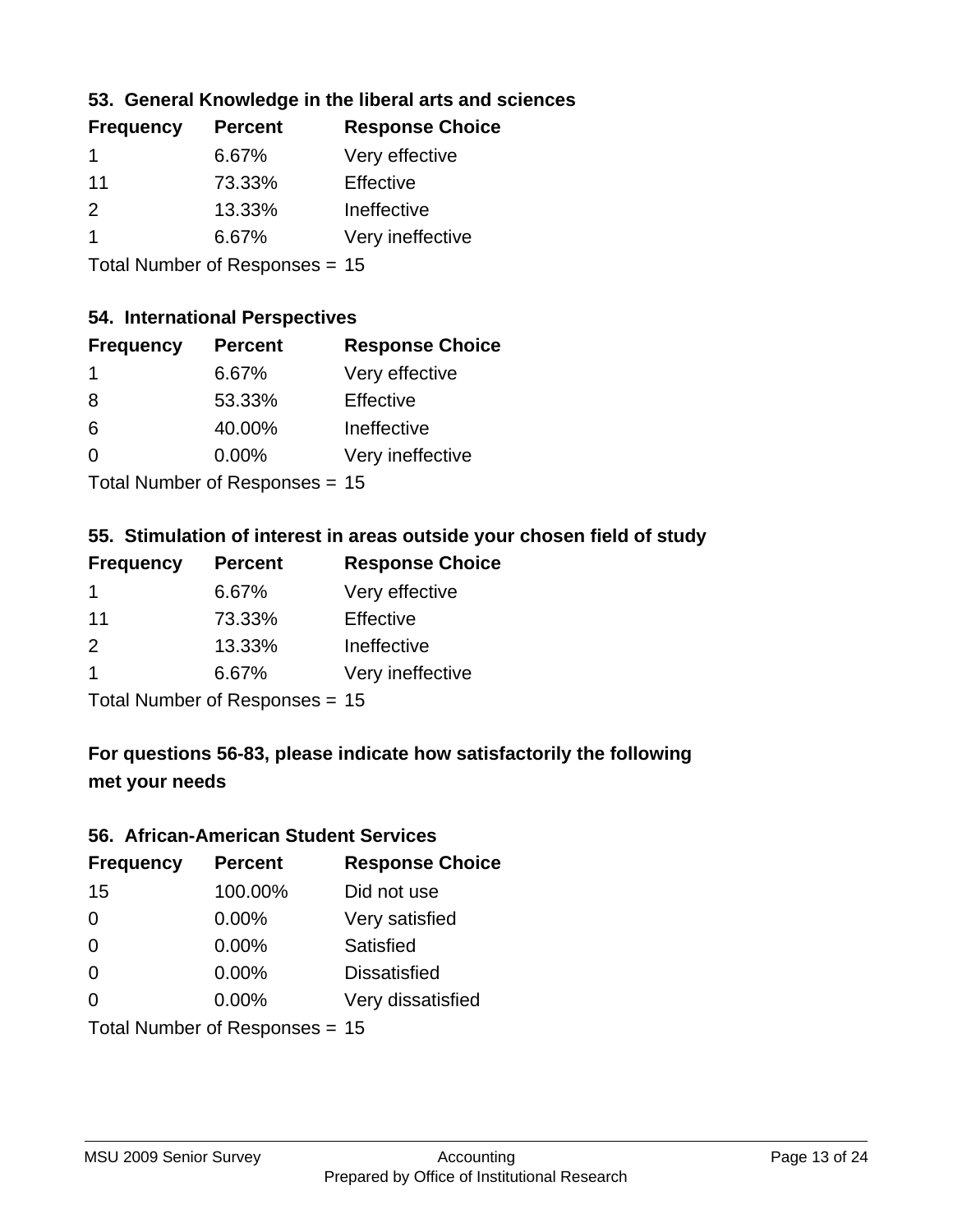#### **57. Career Services Office**

| <b>Frequency</b> | <b>Percent</b> | <b>Response Choice</b> |
|------------------|----------------|------------------------|
| 3                | 20.00%         | Did not use            |
| 9                | 60.00%         | Very satisfied         |
| 3                | 20.00%         | Satisfied              |
| O                | $0.00\%$       | <b>Dissatisfied</b>    |
|                  | $0.00\%$       | Very dissatisfied      |
|                  |                |                        |

Total Number of Responses = 15

## **58. Counseling and Testing Center**

| <b>Frequency</b> | <b>Percent</b>              | <b>Response Choice</b> |
|------------------|-----------------------------|------------------------|
| 10               | 66.67%                      | Did not use            |
| 2                | 13.33%                      | Very satisfied         |
| 1                | 6.67%                       | Satisfied              |
| 2                | 13.33%                      | <b>Dissatisfied</b>    |
| ∩                | 0.00%                       | Very dissatisfied      |
|                  | Total Number of Depanonce - |                        |

Total Number of Responses = 15

#### **59. Cultural programming and activities**

| <b>Frequency</b> | <b>Percent</b>                 | <b>Response Choice</b> |
|------------------|--------------------------------|------------------------|
| 14               | 93.33%                         | Did not use            |
| $\Omega$         | 0.00%                          | Very satisfied         |
| -1               | 6.67%                          | Satisfied              |
| $\Omega$         | $0.00\%$                       | <b>Dissatisfied</b>    |
| $\Omega$         | $0.00\%$                       | Very dissatisfied      |
|                  | Total Number of Responses = 15 |                        |

## **60. E-study courses**

| <b>Frequency</b> | <b>Percent</b>                 | <b>Response Choice</b> |
|------------------|--------------------------------|------------------------|
| 7                | 46.67%                         | Did not use            |
| 5                | 33.33%                         | Very satisfied         |
| 3                | 20.00%                         | Satisfied              |
| $\Omega$         | 0.00%                          | <b>Dissatisfied</b>    |
| $\Omega$         | 0.00%                          | Very dissatisfied      |
|                  | Total Number of Responses = 15 |                        |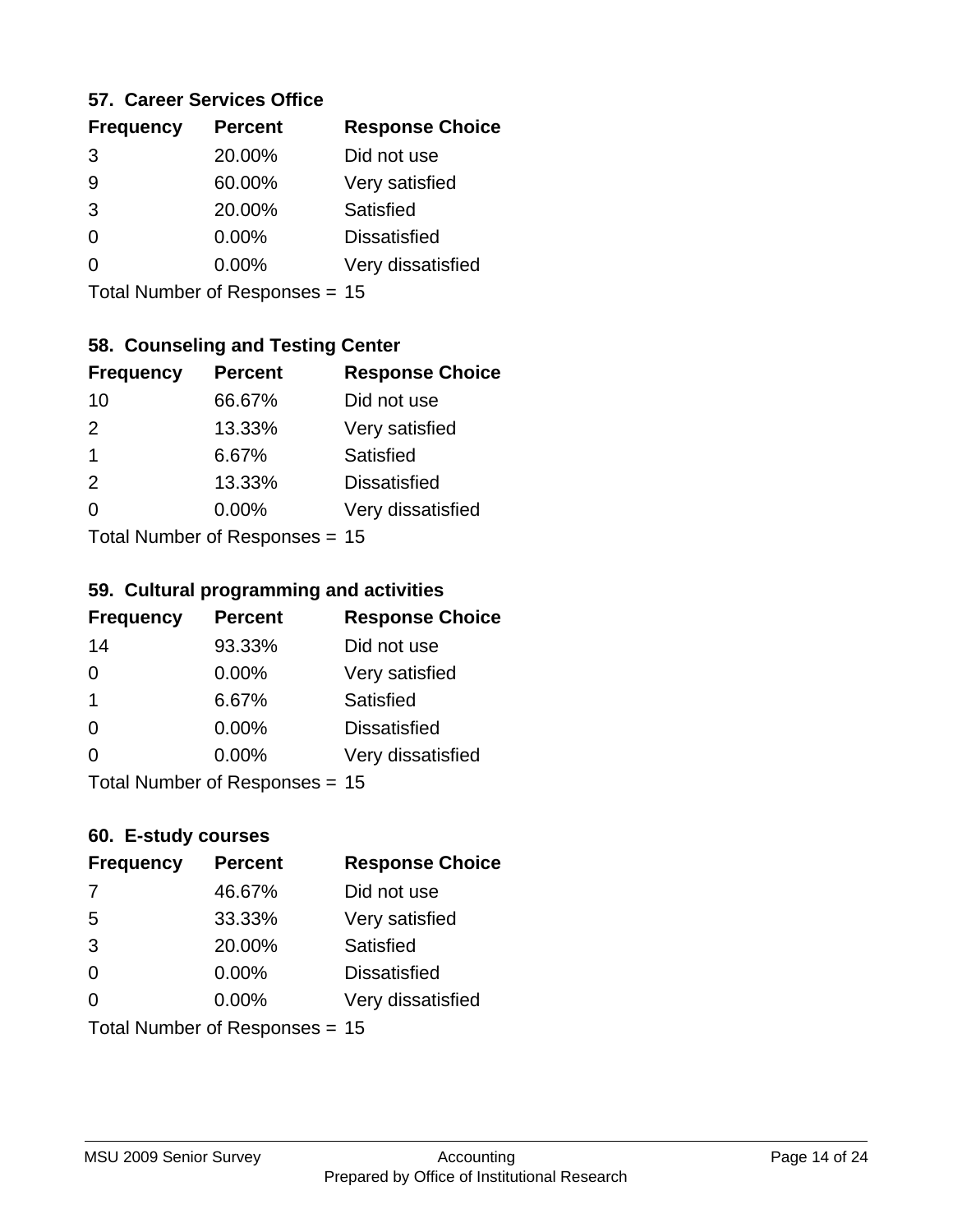#### **61. Food Services**

| <b>Frequency</b> | <b>Percent</b> | <b>Response Choice</b> |
|------------------|----------------|------------------------|
| $\mathcal{P}$    | 13.33%         | Did not use            |
| 3                | 20.00%         | Very satisfied         |
| 5                | 33.33%         | Satisfied              |
| 5                | 33.33%         | <b>Dissatisfied</b>    |
| O                | $0.00\%$       | Very dissatisfied      |
|                  |                |                        |

Total Number of Responses = 15

## **62. Greek life and activities**

| <b>Frequency</b>               | <b>Percent</b> | <b>Response Choice</b> |
|--------------------------------|----------------|------------------------|
| 9                              | 60.00%         | Did not use            |
| 3                              | 20.00%         | Very satisfied         |
| 2                              | 13.33%         | Satisfied              |
| 1                              | 6.67%          | <b>Dissatisfied</b>    |
| O                              | $0.00\%$       | Very dissatisfied      |
| Total Number of Responses = 15 |                |                        |

**63. Health Services**

| <b>Frequency</b> | <b>Percent</b>            | <b>Response Choice</b> |
|------------------|---------------------------|------------------------|
| 8                | 53.33%                    | Did not use            |
| $\mathbf 1$      | 6.67%                     | Very satisfied         |
| 5                | 33.33%                    | Satisfied              |
| -1               | 6.67%                     | <b>Dissatisfied</b>    |
| $\Omega$         | $0.00\%$                  | Very dissatisfied      |
|                  | Total Number of Desponses |                        |

Total Number of Responses = 15

## **64. Honor Societies/Departmental Clubs/Special Interest Organizations**

| <b>Frequency</b> | <b>Percent</b>                 | <b>Response Choice</b> |
|------------------|--------------------------------|------------------------|
| 6                | 40.00%                         | Did not use            |
| 7                | 46.67%                         | Very satisfied         |
| -1               | 6.67%                          | Satisfied              |
| -1               | 6.67%                          | <b>Dissatisfied</b>    |
| $\Omega$         | $0.00\%$                       | Very dissatisfied      |
|                  | Total Number of Responses = 15 |                        |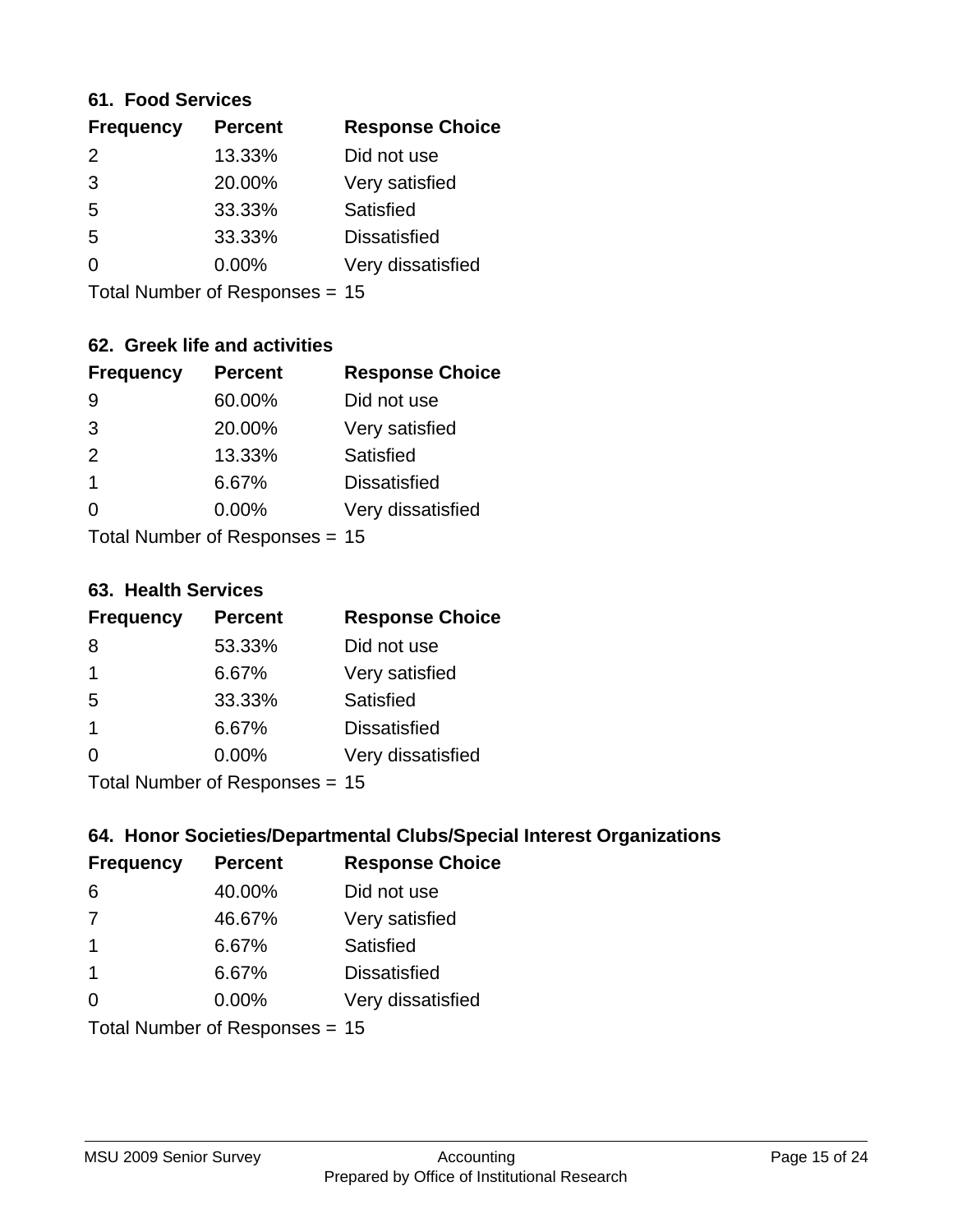#### **65. International Programs and activities**

| <b>Frequency</b> | <b>Percent</b> | <b>Response Choice</b> |
|------------------|----------------|------------------------|
| 10               | 66.67%         | Did not use            |
| 1                | 6.67%          | Very satisfied         |
| 3                | 20.00%         | Satisfied              |
| 1                | 6.67%          | <b>Dissatisfied</b>    |
|                  | $0.00\%$       | Very dissatisfied      |
|                  |                |                        |

Total Number of Responses = 15

## **66. International student support services**

| <b>Frequency</b>          | <b>Percent</b> | <b>Response Choice</b> |
|---------------------------|----------------|------------------------|
| 13                        | 86.67%         | Did not use            |
| 0                         | 0.00%          | Very satisfied         |
| 1                         | 6.67%          | Satisfied              |
| 1                         | 6.67%          | <b>Dissatisfied</b>    |
| ∩                         | 0.00%          | Very dissatisfied      |
| Total Number of Desponses |                |                        |

Total Number of Responses = 15

#### **67. Intramural Sports and Recreation**

| <b>Frequency</b>        | <b>Percent</b>                  | <b>Response Choice</b> |
|-------------------------|---------------------------------|------------------------|
| 10                      | 66.67%                          | Did not use            |
| 2                       | 13.33%                          | Very satisfied         |
| $\overline{\mathbf{1}}$ | 6.67%                           | <b>Satisfied</b>       |
| 2                       | 13.33%                          | <b>Dissatisfied</b>    |
| $\Omega$                | 0.00%                           | Very dissatisfied      |
|                         | $Total Number of Denonose = 45$ |                        |

Total Number of Responses = 15

## **68. Lowry Center/Community College**

| <b>Frequency</b>        | <b>Percent</b>                 | <b>Response Choice</b> |
|-------------------------|--------------------------------|------------------------|
| 14                      | 93.33%                         | Did not use            |
| $\Omega$                | 0.00%                          | Very satisfied         |
| $\Omega$                | 0.00%                          | Satisfied              |
| $\overline{\mathbf{1}}$ | 6.67%                          | <b>Dissatisfied</b>    |
| $\Omega$                | $0.00\%$                       | Very dissatisfied      |
|                         | Total Number of Responses = 15 |                        |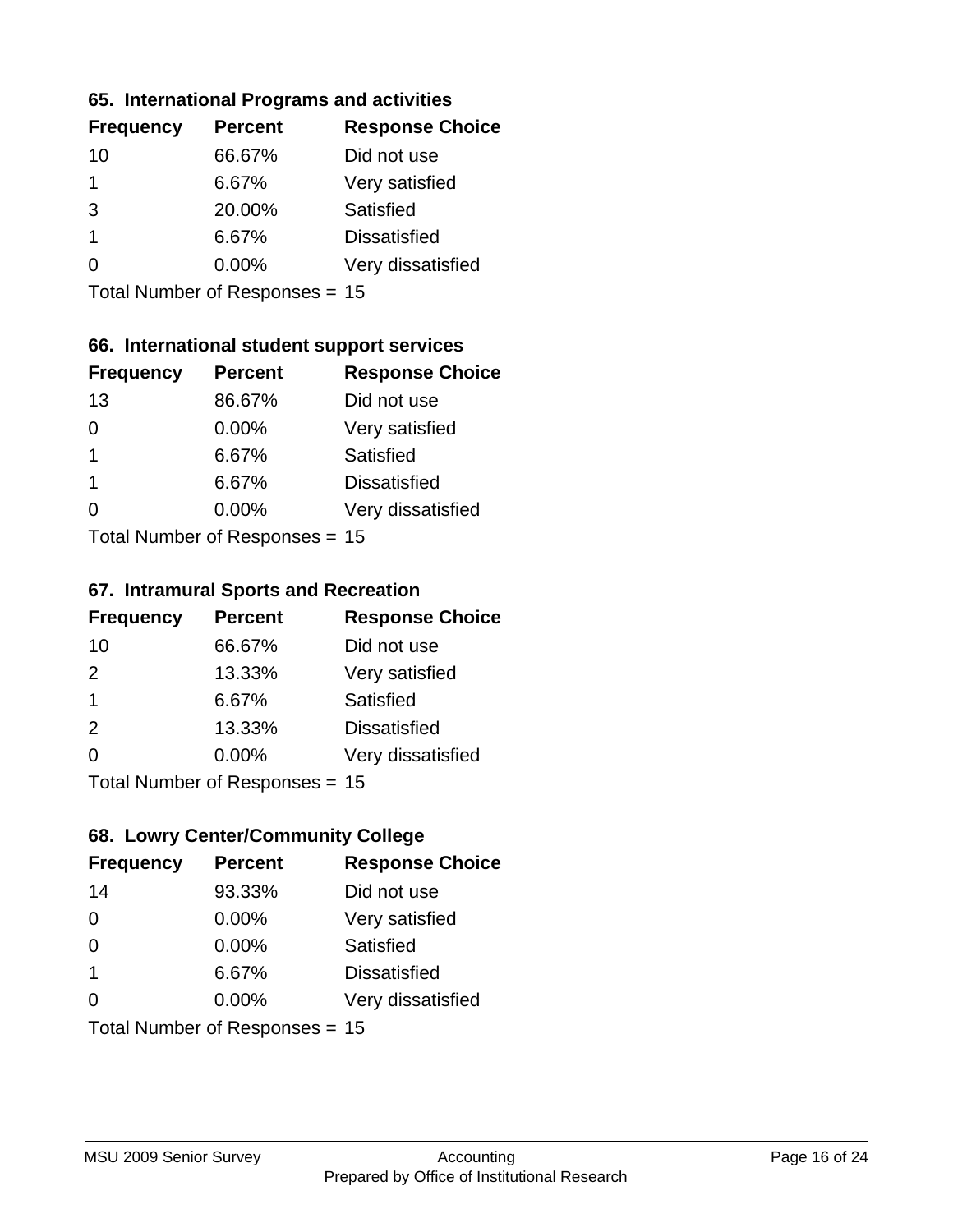## **69. Library**

| <b>Frequency</b> | <b>Percent</b> | <b>Response Choice</b> |
|------------------|----------------|------------------------|
|                  | 6.67%          | Did not use            |
| 5                | 33.33%         | Very satisfied         |
| 7                | 46.67%         | Satisfied              |
| $\mathcal{P}$    | 13.33%         | <b>Dissatisfied</b>    |
| ∩                | $0.00\%$       | Very dissatisfied      |
|                  |                |                        |

Total Number of Responses = 15

## **70. MAP Report**

| <b>Frequency</b> | <b>Percent</b>                 | <b>Response Choice</b> |
|------------------|--------------------------------|------------------------|
| 0                | 0.00%                          | Did not use            |
| $\overline{4}$   | 26.67%                         | Very satisfied         |
| 6                | 40.00%                         | Satisfied              |
| 3                | 20.00%                         | <b>Dissatisfied</b>    |
| $\mathcal{P}$    | 13.33%                         | Very dissatisfied      |
|                  | Total Number of Responses = 15 |                        |

#### **71. MSU Web site**

| <b>Frequency</b>               | <b>Percent</b> | <b>Response Choice</b> |
|--------------------------------|----------------|------------------------|
| $\Omega$                       | 0.00%          | Did not use            |
| 9                              | 60.00%         | Very satisfied         |
| 6                              | 40.00%         | Satisfied              |
| $\Omega$                       | $0.00\%$       | <b>Dissatisfied</b>    |
| ∩                              | 0.00%          | Very dissatisfied      |
| Total Number of Responses = 15 |                |                        |

## **72. NCAA Sports**

| <b>Frequency</b>               | <b>Percent</b> | <b>Response Choice</b> |
|--------------------------------|----------------|------------------------|
| 5                              | 33.33%         | Did not use            |
| $\overline{4}$                 | 26.67%         | Very satisfied         |
| 6                              | 40.00%         | Satisfied              |
| 0                              | $0.00\%$       | <b>Dissatisfied</b>    |
| $\Omega$                       | 0.00%          | Very dissatisfied      |
| Total Number of Responses = 15 |                |                        |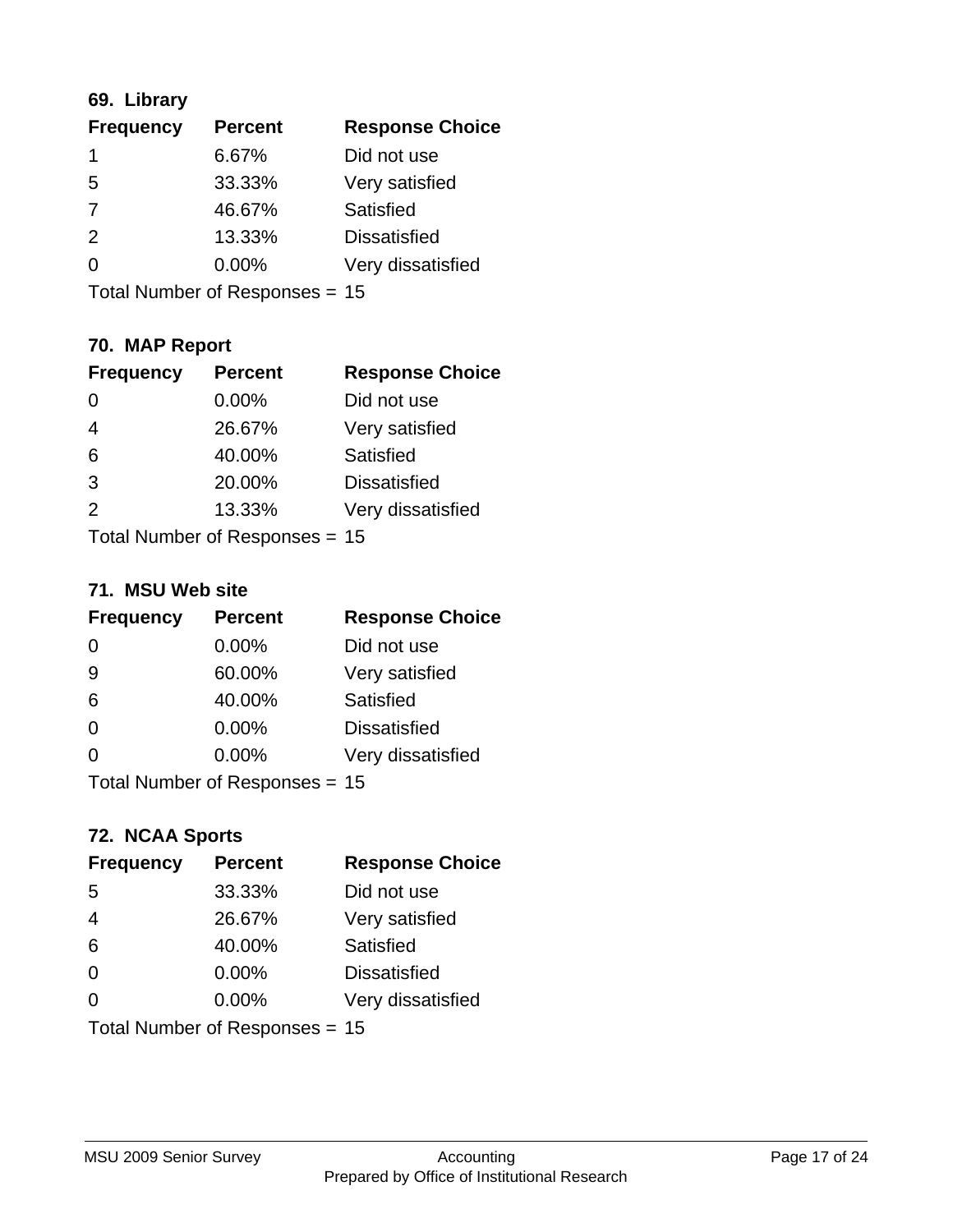#### **73. Online courses that are not e-study**

| <b>Frequency</b> | <b>Percent</b> | <b>Response Choice</b> |
|------------------|----------------|------------------------|
|                  | 60.00%         | Did not use            |
| 3                | 20.00%         | Very satisfied         |
| 3                | 20.00%         | Satisfied              |
| 0                | $0.00\%$       | <b>Dissatisfied</b>    |
|                  | $0.00\%$       | Very dissatisfied      |
|                  |                |                        |

Total Number of Responses = 15

## **74. Racer Touch Registration**

| <b>Frequency</b>          | <b>Percent</b> | <b>Response Choice</b> |  |
|---------------------------|----------------|------------------------|--|
| ∩                         | 0.00%          | Did not use            |  |
| 3                         | 20.00%         | Very satisfied         |  |
| 5                         | 33.33%         | Satisfied              |  |
| 3                         | 20.00%         | <b>Dissatisfied</b>    |  |
| 4                         | 26.67%         | Very dissatisfied      |  |
| Total Number of Desponses |                |                        |  |

Total Number of Responses = 15

#### **75. Residential College programming and activities**

| <b>Frequency</b> | <b>Percent</b>            | <b>Response Choice</b> |
|------------------|---------------------------|------------------------|
| 6                | 40.00%                    | Did not use            |
| $\overline{1}$   | 6.67%                     | Very satisfied         |
| 7                | 46.67%                    | Satisfied              |
| -1               | 6.67%                     | <b>Dissatisfied</b>    |
| $\Omega$         | 0.00%                     | Very dissatisfied      |
|                  | Total Number of DoEROR 0. |                        |

Total Number of Responses = 15

#### **76. Scholarships/grants/student employment**

| <b>Frequency</b>               | <b>Percent</b> | <b>Response Choice</b> |
|--------------------------------|----------------|------------------------|
| $\mathcal{P}$                  | 13.33%         | Did not use            |
| 6                              | 40.00%         | Very satisfied         |
| 3                              | 20.00%         | Satisfied              |
| $\overline{4}$                 | 26.67%         | <b>Dissatisfied</b>    |
| $\Omega$                       | $0.00\%$       | Very dissatisfied      |
| Total Number of Responses = 15 |                |                        |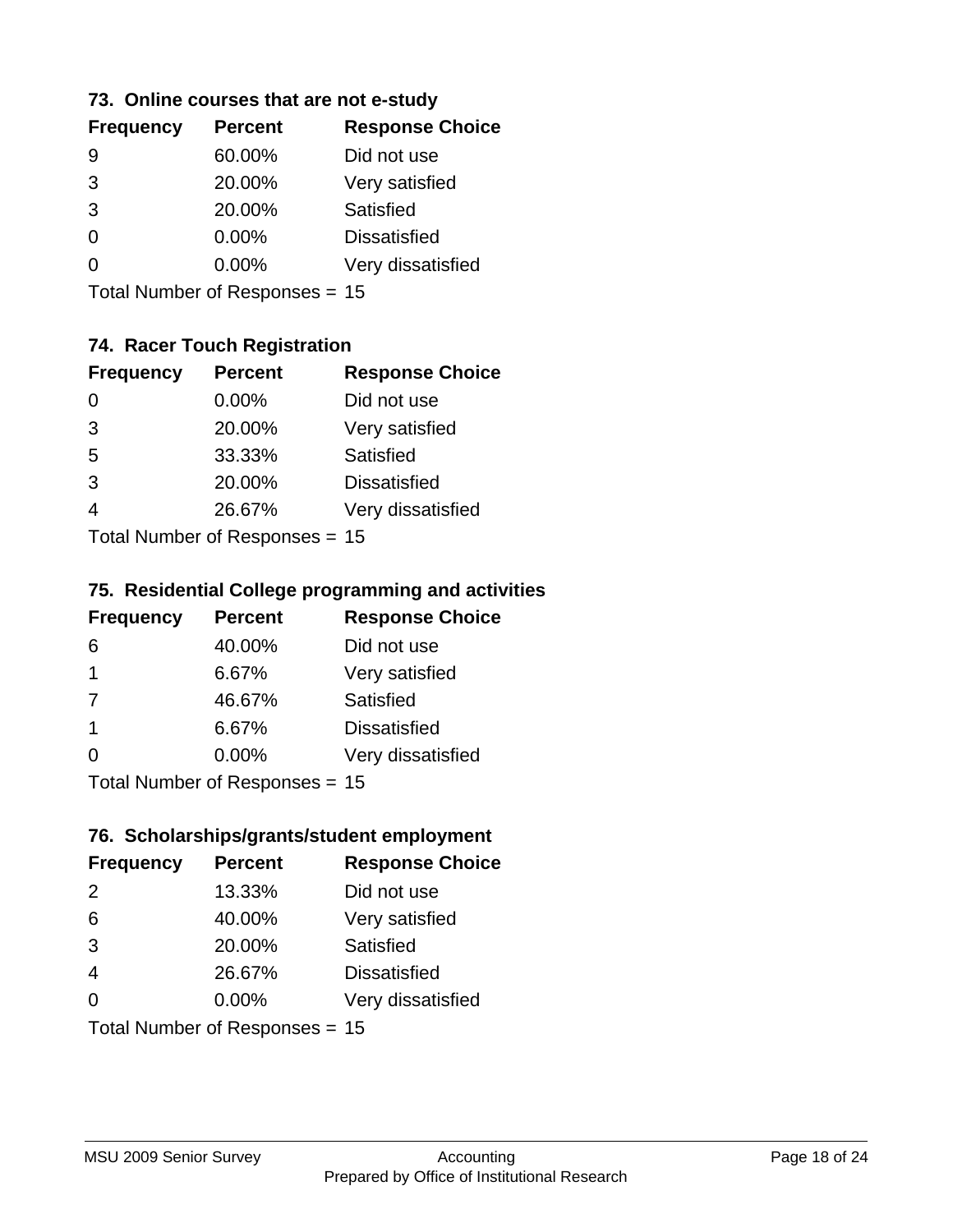#### **77. Security Services**

| <b>Percent</b> | <b>Response Choice</b> |
|----------------|------------------------|
| 60.00%         | Did not use            |
| 13.33%         | Very satisfied         |
| 20.00%         | Satisfied              |
| 6.67%          | <b>Dissatisfied</b>    |
| $0.00\%$       | Very dissatisfied      |
|                |                        |

Total Number of Responses = 15

## **78. Services for non-traditional students**

| <b>Frequency</b>                | <b>Percent</b> | <b>Response Choice</b> |
|---------------------------------|----------------|------------------------|
| 13                              | 86.67%         | Did not use            |
| $\Omega$                        | 0.00%          | Very satisfied         |
| $\Omega$                        | 0.00%          | <b>Satisfied</b>       |
| 2                               | 13.33%         | <b>Dissatisfied</b>    |
| $\Omega$                        | $0.00\%$       | Very dissatisfied      |
| $Total Number of Denonose = 45$ |                |                        |

Total Number of Responses = 15

#### **79. Student Support Services (Trio)**

| <b>Frequency</b>          | <b>Percent</b> | <b>Response Choice</b> |
|---------------------------|----------------|------------------------|
| 14                        | 93.33%         | Did not use            |
| $\Omega$                  | $0.00\%$       | Very satisfied         |
| $\Omega$                  | $0.00\%$       | Satisfied              |
| $\mathbf 1$               | 6.67%          | <b>Dissatisfied</b>    |
| $\Omega$                  | $0.00\%$       | Very dissatisfied      |
| Total Number of DoEROR 0. |                |                        |

Total Number of Responses = 15

## **80. Student PIN System**

| <b>Frequency</b>               | <b>Percent</b> | <b>Response Choice</b> |
|--------------------------------|----------------|------------------------|
| $\Omega$                       | 0.00%          | Did not use            |
| 5                              | 33.33%         | Very satisfied         |
| 8                              | 53.33%         | Satisfied              |
| 2                              | 13.33%         | <b>Dissatisfied</b>    |
| 0                              | 0.00%          | Very dissatisfied      |
| Total Number of Responses = 15 |                |                        |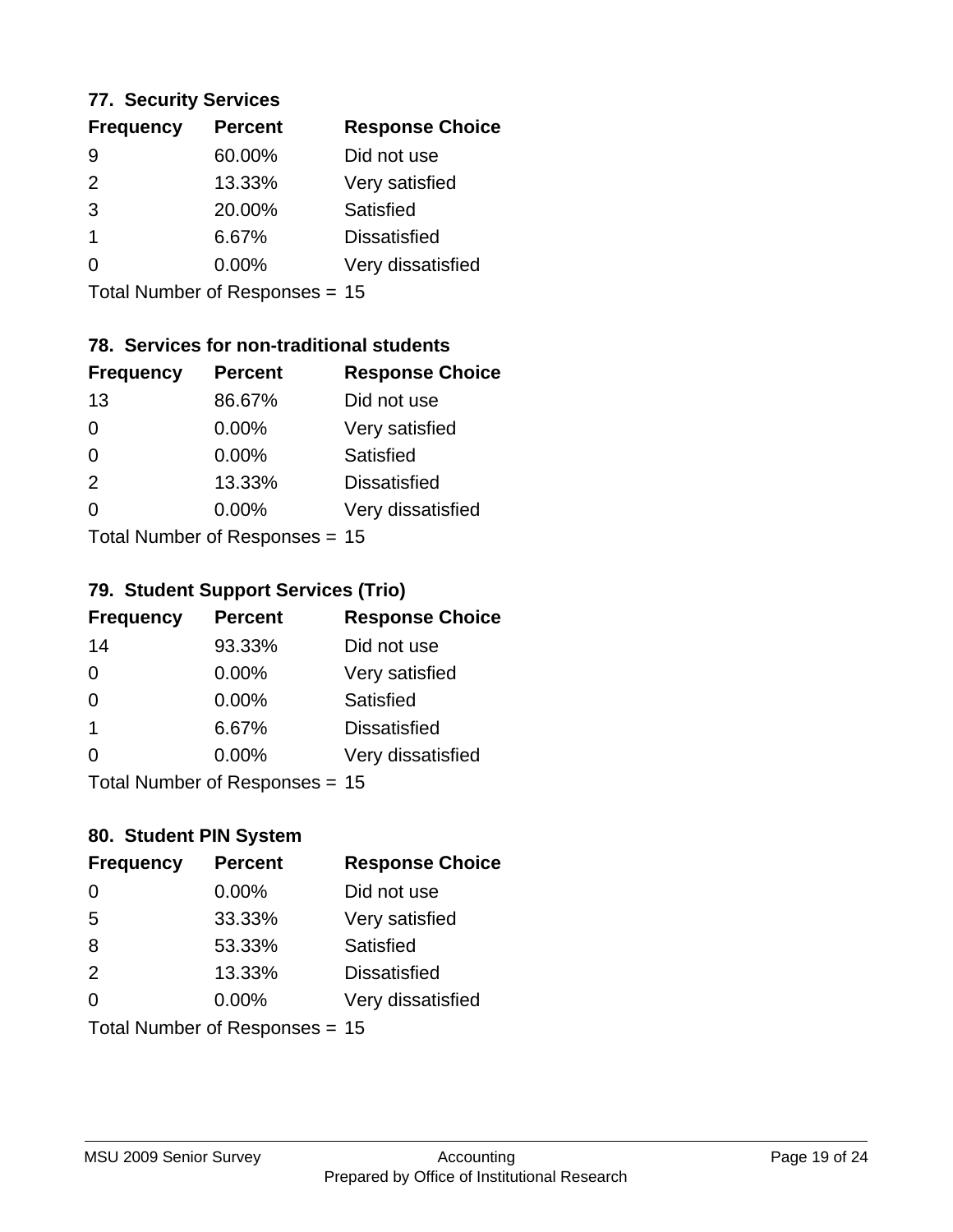## **81. Student Records/Transcript Services**

| <b>Percent</b> | <b>Response Choice</b> |  |
|----------------|------------------------|--|
| 6.67%          | Did not use            |  |
| 33.33%         | Very satisfied         |  |
| 46.67%         | Satisfied              |  |
| 13.33%         | <b>Dissatisfied</b>    |  |
| $0.00\%$       | Very dissatisfied      |  |
|                |                        |  |

Total Number of Responses = 15

## **82. Computer and Internet access for study and research needs**

| <b>Frequency</b>          | <b>Percent</b> | <b>Response Choice</b> |
|---------------------------|----------------|------------------------|
| 1                         | 6.67%          | Did not use            |
| 9                         | 60.00%         | Very satisfied         |
| 5                         | 33.33%         | Satisfied              |
| $\Omega$                  | 0.00%          | <b>Dissatisfied</b>    |
| ∩                         | 0.00%          | Very dissatisfied      |
| Total Number of Deepensee |                |                        |

Total Number of Responses = 15

#### **83. Women's Center**

| <b>Frequency</b>          | <b>Percent</b> | <b>Response Choice</b> |
|---------------------------|----------------|------------------------|
| 14                        | 93.33%         | Did not use            |
| $\mathbf 1$               | 6.67%          | Very satisfied         |
| $\Omega$                  | $0.00\%$       | Satisfied              |
| $\Omega$                  | $0.00\%$       | <b>Dissatisfied</b>    |
| $\Omega$                  | 0.00%          | Very dissatisfied      |
| Total Number of Desponses |                |                        |

Total Number of Responses = 15

## **84. To what extent did you participate in Residential College activities?**

| <b>Frequency</b>          | <b>Percent</b> | <b>Response Choice</b> |
|---------------------------|----------------|------------------------|
| 9                         | 60.00%         | Did not participate    |
|                           | 6.67%          | Frequently             |
| $\mathcal{P}$             | 13.33%         | Occasionally           |
| $\mathcal{R}$             | 20.00%         | Seldom                 |
| Total Number of Despanses |                |                        |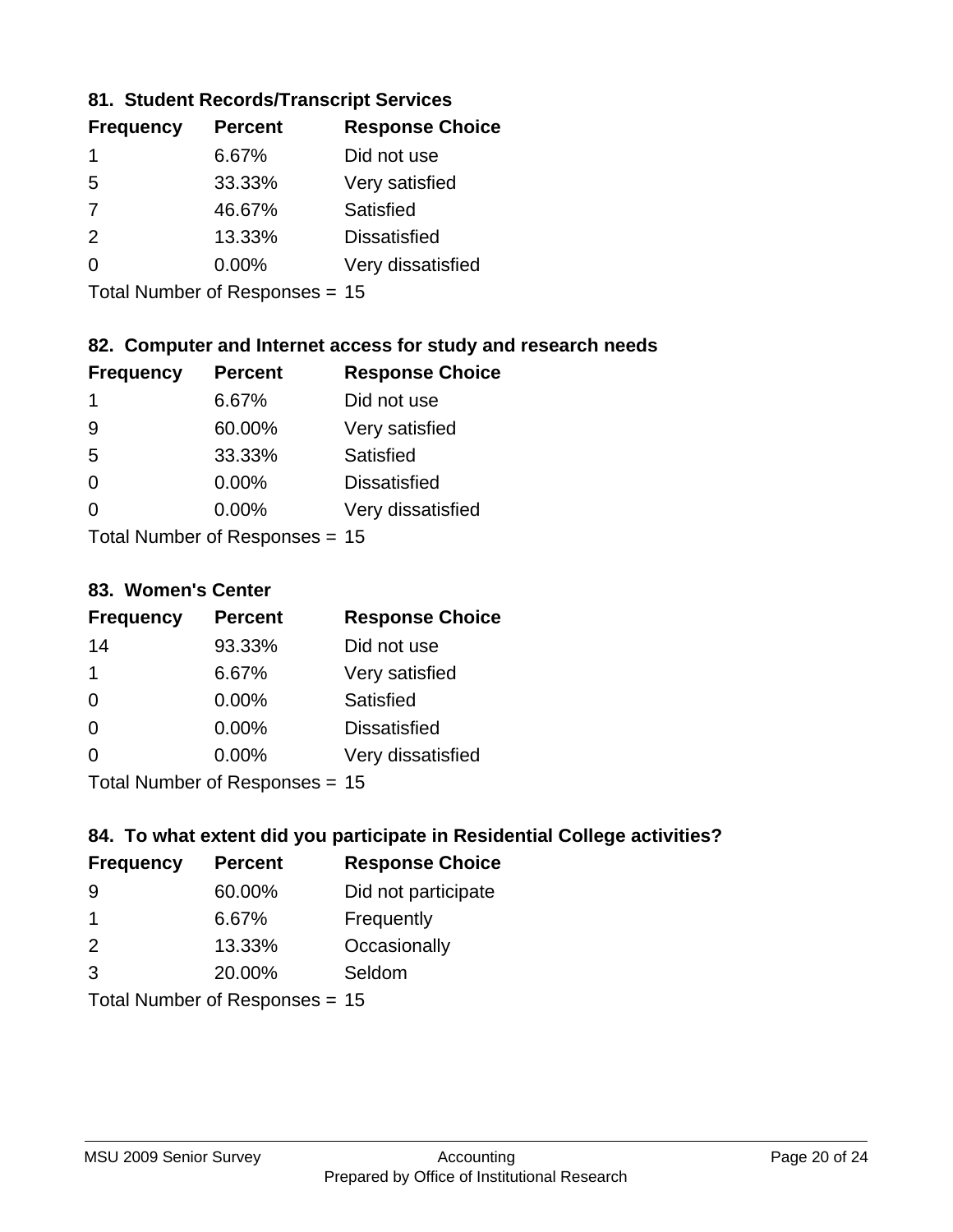| <b>Frequency</b> | <b>Percent</b> | <b>Response Choice</b>                 |
|------------------|----------------|----------------------------------------|
| -5               | 33.33%         | Not familiar with Residential Colleges |
|                  | 6.67%          | Very positive                          |
| -6               | 40.00%         | <b>Positive</b>                        |
| 2                | 13.33%         | <b>Negative</b>                        |
|                  | 6.67%          | Very negative                          |
|                  |                |                                        |

#### **85. Which phrase best describes your opinion of Residential Colleges?**

Total Number of Responses = 15

#### **Questions 86-95**

**University Graduate." Please indicate how effective your MSU experience was in The University has formulated ten desired "Characteristics of the Murray State enhancing your abilities in each area.**

**86. Engage in mature, independent and creative thought and express that thought effectively in oral and written communication;**

| <b>Percent</b> | <b>Response Choice</b> |
|----------------|------------------------|
| 26.67%         | Very effective         |
| 73.33%         | Effective              |
| 0.00%          | Ineffective            |
| $0.00\%$       | Very ineffective       |
|                |                        |

Total Number of Responses = 15

**87. Understand and apply the critical and scientific methodologies that** 

**academic disciplines employ to discover knowledge and ascertain its validity;**

| <b>Frequency</b> | <b>Percent</b> | <b>Response Choice</b> |
|------------------|----------------|------------------------|
| 4                | 26.67%         | Very effective         |
| 9                | 60.00%         | Effective              |
| $\mathcal{P}$    | 13.33%         | Ineffective            |
| $\Omega$         | 0.00%          | Very ineffective       |
|                  |                |                        |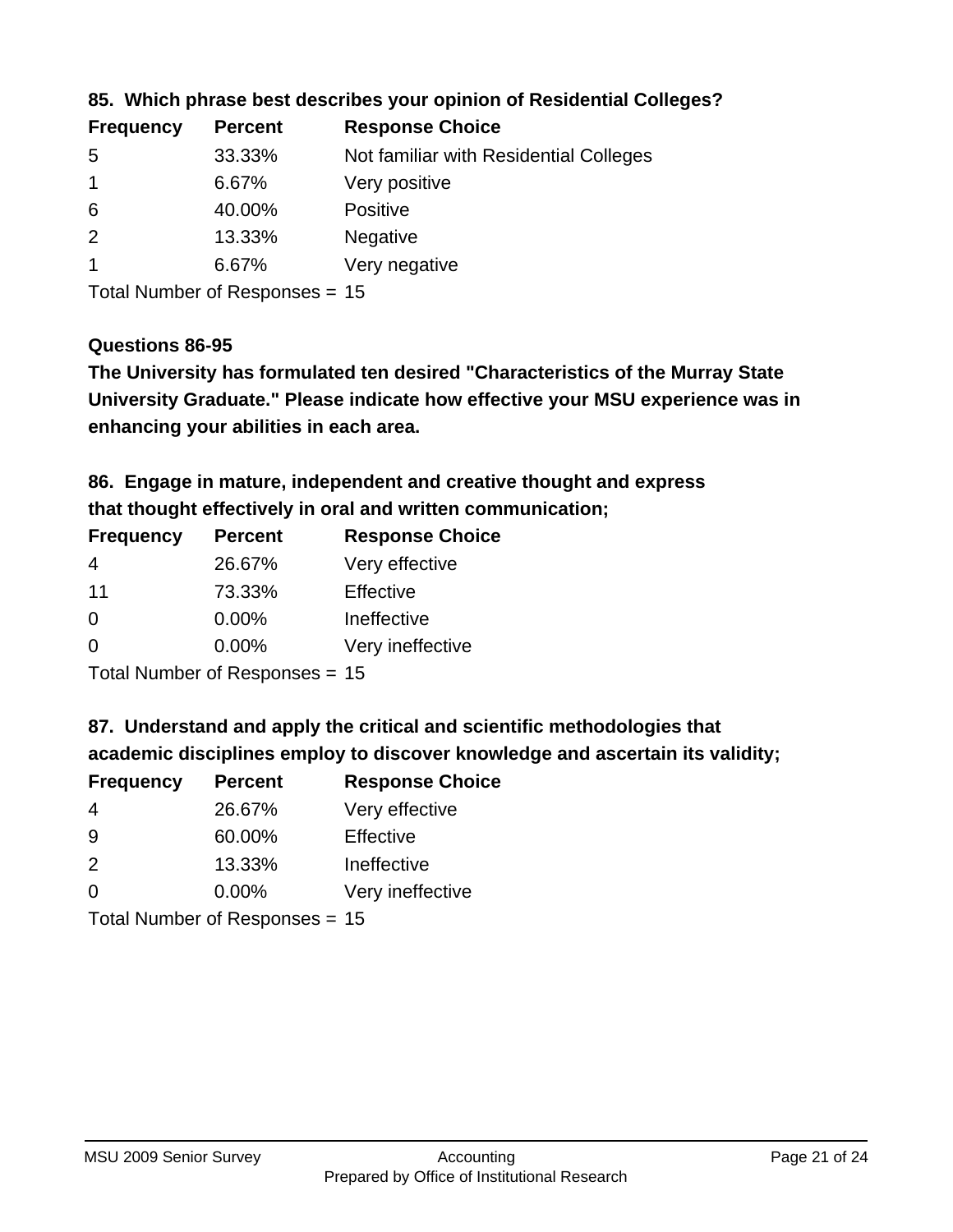## **88. Apply sound standards of information gathering, analysis and evaluation to reach logical decisions;**

| <b>Frequency</b> | <b>Percent</b> | <b>Response Choice</b> |
|------------------|----------------|------------------------|
| 5                | 33.33%         | Very effective         |
| 10               | 66.67%         | Effective              |
| $\Omega$         | $0.00\%$       | Ineffective            |
| $\Omega$         | 0.00%          | Very ineffective       |
|                  |                |                        |

Total Number of Responses = 15

# **89. Understand the roles and applications of science and technology in the solution of the problems of a changing world;**

| <b>Frequency</b> | <b>Percent</b>             | <b>Response Choice</b> |
|------------------|----------------------------|------------------------|
| 3                | 20.00%                     | Very effective         |
| 8                | 53.33%                     | Effective              |
| 3                | 20.00%                     | Ineffective            |
|                  | 6.67%                      | Very ineffective       |
|                  | Tatal Manakan af Dagmanage |                        |

Total Number of Responses = 15

# **90. Demonstrate a critical understanding of the world's historical, literary, philosophical, and artistic traditions;**

| <b>Frequency</b> | <b>Percent</b> | <b>Response Choice</b> |
|------------------|----------------|------------------------|
| 3                | 20.00%         | Very effective         |
| 7                | 46.67%         | Effective              |
| 5                | 33.33%         | Ineffective            |
| $\Omega$         | 0.00%          | Very ineffective       |
|                  |                |                        |

Total Number of Responses = 15

# **91. Understand the dynamics of cultural diversity, of competing economic and political systems, and of complex moral and ethical issues;**

| <b>Frequency</b>     | <b>Percent</b>                 | <b>Response Choice</b> |
|----------------------|--------------------------------|------------------------|
| 4                    | 26.67%                         | Very effective         |
| 10                   | 66.67%                         | Effective              |
| $\blacktriangleleft$ | 6.67%                          | Ineffective            |
| $\Omega$             | $0.00\%$                       | Very ineffective       |
|                      | Total Number of Responses = 15 |                        |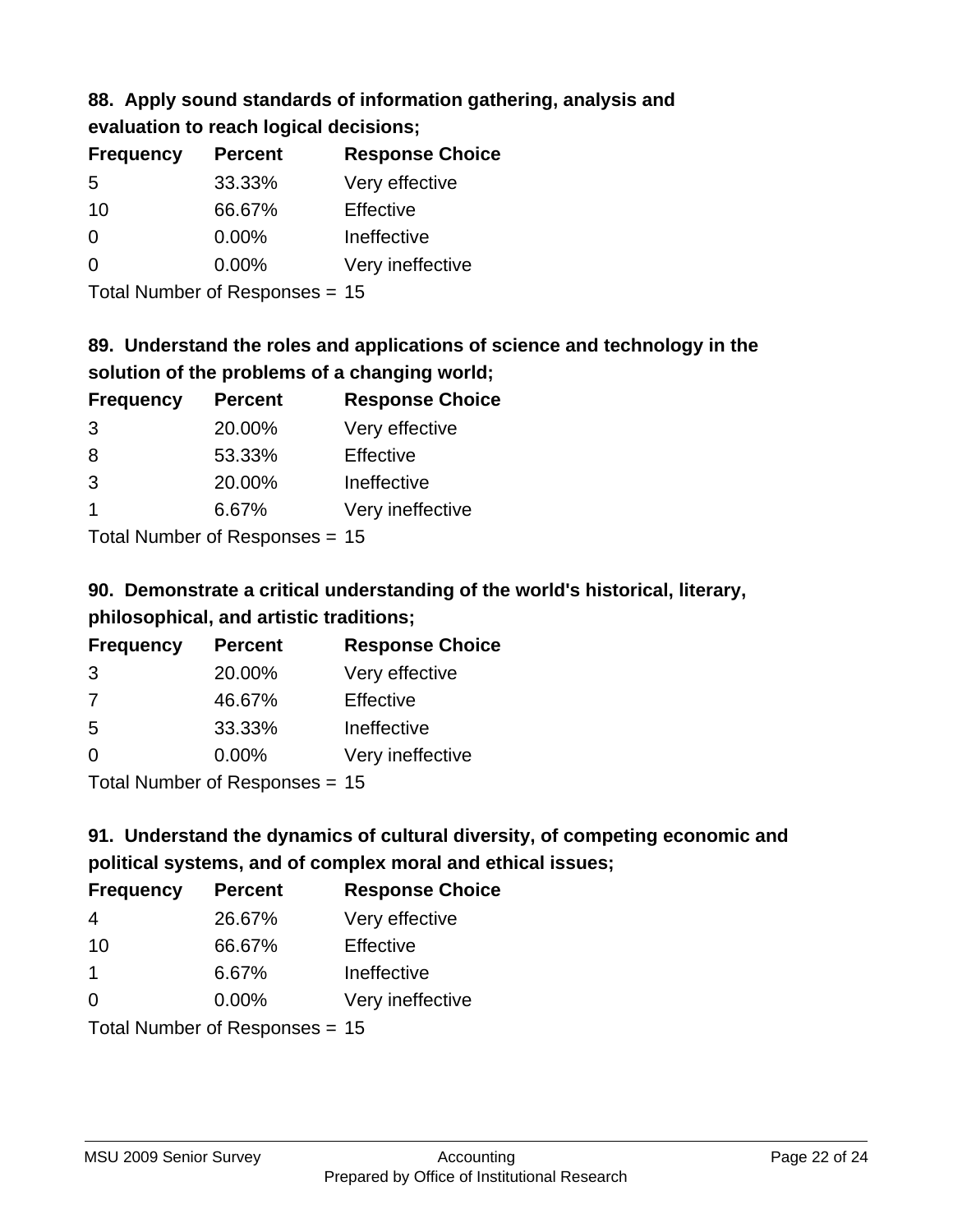## **92. Understand the nature of and engage in ethical behavior and**

## **responsible citizenship;**

| <b>Frequency</b> | <b>Percent</b> | <b>Response Choice</b> |
|------------------|----------------|------------------------|
| 9                | 60.00%         | Very effective         |
| 6                | 40.00%         | Effective              |
| O                | $0.00\%$       | Ineffective            |
| O                | $0.00\%$       | Very ineffective       |
|                  |                |                        |

Total Number of Responses = 15

# **93. Understand the importance of the behaviors necessary to maintain a healthy lifestyle;**

| <b>Frequency</b> | <b>Percent</b> | <b>Response Choice</b> |
|------------------|----------------|------------------------|
| 6                | 40.00%         | Very effective         |
| 9                | 60.00%         | Effective              |
| $\Omega$         | $0.00\%$       | Ineffective            |
| $\Omega$         | 0.00%          | Very ineffective       |
|                  |                |                        |

Total Number of Responses = 15

## **94. Demonstrate mastery of a chosen field of study; and**

| <b>Frequency</b> | <b>Percent</b> | <b>Response Choice</b> |
|------------------|----------------|------------------------|
| 7                | 46.67%         | Very effective         |
| 8                | 53.33%         | Effective              |
| $\Omega$         | 0.00%          | Ineffective            |
| $\Omega$         | 0.00%          | Very ineffective       |
|                  |                |                        |

Total Number of Responses = 15

## **95. Value intellectual pursuit and continuous learning in a changing world.**

| <b>Frequency</b> | <b>Percent</b>            | <b>Response Choice</b> |
|------------------|---------------------------|------------------------|
| 6                | 40.00%                    | Very effective         |
| -9               | 60.00%                    | Effective              |
| $\Omega$         | 0.00%                     | Ineffective            |
| $\Omega$         | 0.00%                     | Very ineffective       |
|                  | Total Number of DoEROR 0. |                        |